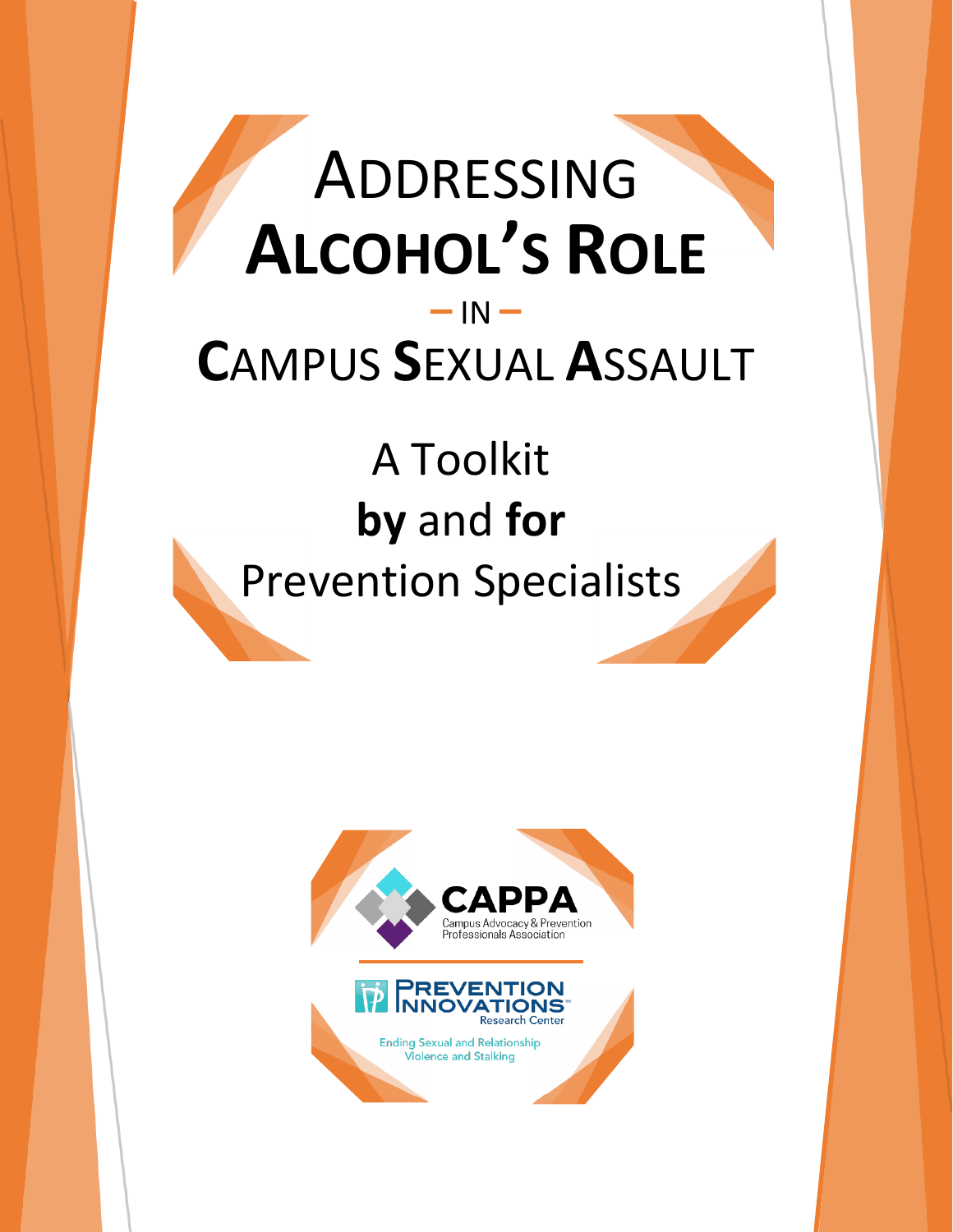## **ACKNOWLEDGMENTS**

#### ACKNOWLEDGEMENTS

<span id="page-1-0"></span>**Addressing Alcohol's Role in Campus Sexual Assault: A Toolkit by and for Prevention Specialists** was developed through a participatory action research project conducted alongside the [Campus Advocacy and Prevention Pro](http://nationalcappa.org/)[fessionals Association \(](http://nationalcappa.org/)CAPPA) and funded by an Innovative Research Award from the [Prevention Innovations](https://cola.unh.edu/prevention-innovations-research-center)  [Research Center](https://cola.unh.edu/prevention-innovations-research-center) (PIRC) at the University of New Hampshire.

#### <span id="page-1-1"></span>**AUTHORS**

**L.B. Klein**, MSW, MPA<sup>1, 2</sup> School of Social Work University of North Carolina at Chapel Hill

Lee Helmken Cherry, MPH, CHES<sup>1, 2</sup> Student Affairs, Diversity and Inclusion Berklee College of Music

**Andrew J. Rizzo**, MS<sup>1</sup> Department of Psychology University of New Hampshire

**Rebecca C. Woofter** Brown School, Public Health Washington University in St. Louis

<sup>1</sup>Campus Advocacy & Prevention Professionals Association Leadership Council <sup>2</sup>Prevention Innovations Research Center, University of New Hampshire

#### <span id="page-1-2"></span>**EXPERT REVIEWERS**

**Racine L. Amos**, MSW; Coordinator of Violence Prevention and Advocacy Services; Women's Center; Office of Community, Equity, and Diversity; University of Rhode Island

**Willie J. Bannister, Jr.**, LPC; Associate Director; Substance Abuse Risk Reduction; Emory University

**Cherita Cloy**, PhD; Crisis Intervention Counselor, Sexual Assault Response and Prevention; Student Health Services; Boston University

**Chris Corsi**; One Act Peer Educators; University of North Carolina at Chapel Hill

**Lisa A. Currie**, MSEd, MEd; PhD Student; Center for Human Sexuality Studies; Widener University

**Jennifer Katz**, PhD; Professor of Psychology; State University of New York at Geneseo

**Kristen Altenau** Keen, MS; Assistant Dean of Students for Education, Support, and Student Empowerment; University of Dayton

**Lisa Peterson**, MPH; Associate Director of Gender Violence Prevention and Education/Deputy Title IX Coordinator; Bowdoin College

**Carli Rohner**; Campus Advocate Coordinator; Oregon Attorney General's Sexual Assault Task Force

**Fatima M. Smith**, MSW; Associate Director; L. Douglas Wilder School of Government & Public Affairs; Virginia Commonwealth University

**Kelly Wilt**, MS; Sexual Assault Demonstration Initiative Coordinator; National Sexual Assault Coalition Resource Sharing Project

#### <span id="page-1-3"></span>**SUGGESTED CITATION**

Klein, L. B., Rizzo, A. J., Cherry, L. H., & Woofter, R. C. (2018). *Addressing alcohol's role in campus sexual assault: A toolkit by and for prevention specialists.* Chapel Hill, NC: Campus Advocacy and Prevention Professionals Association and Prevention Innovations Research Center. <https://cola.unh.edu/sites/cola.unh.edu/files/media/SAAlcToolkit>

#### **Correspondence regarding this toolkit** can be sent to LB Klein at *lbklein@unc.edu.*

*The following white paper is published for informational purposes only and does not contain any legal advice from Prevention Innovations Research Center. This white paper does not attempt to address all legal concerns that may arise in addressing the discussed topic. Prevention Innovations Research Center recommends seeking legal guidance concerning all applicable laws, and updates to laws, that may affect the institution using this* white *paper for guidance.*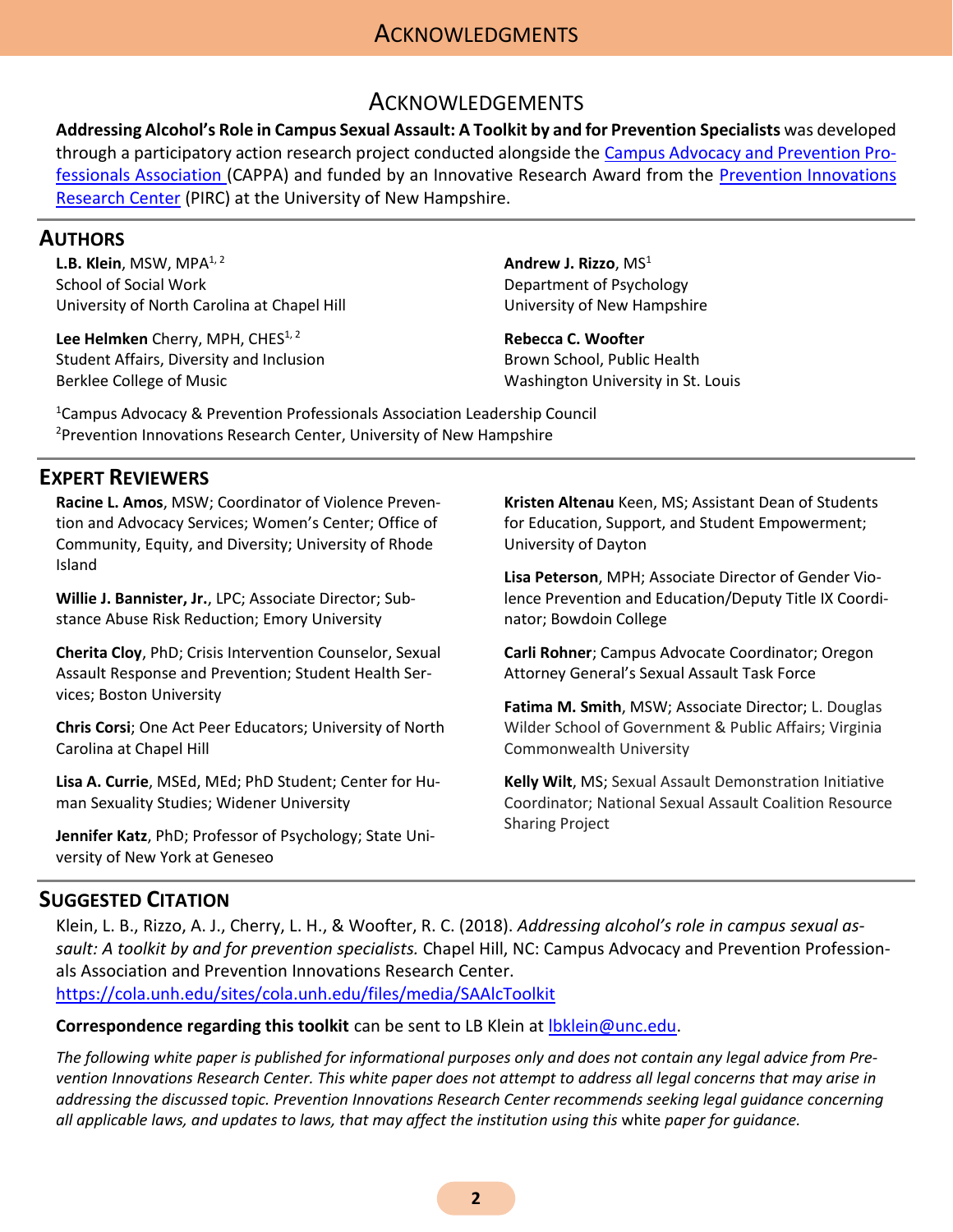# TABLE OF CONTENTS

<span id="page-2-0"></span>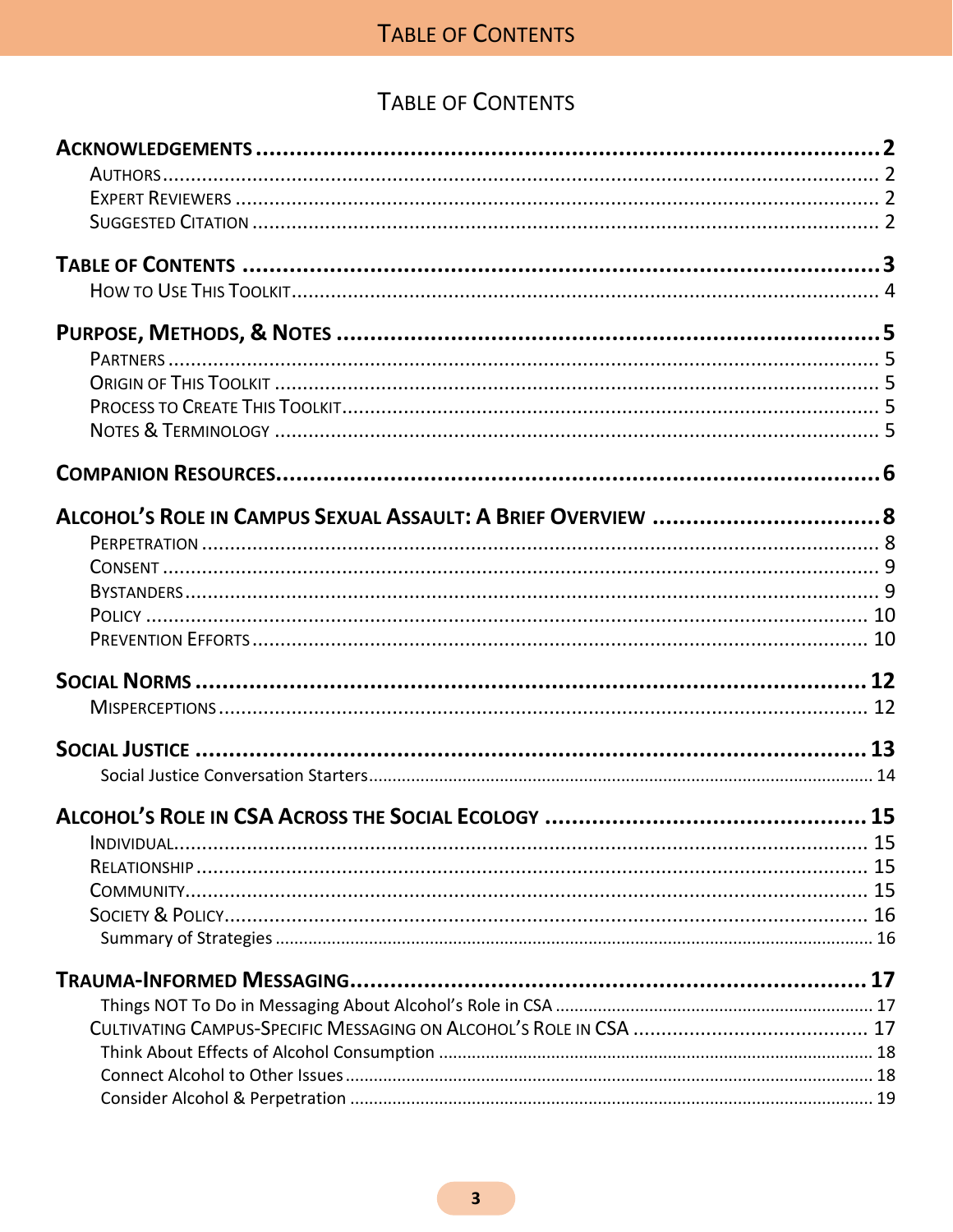# **TABLE OF CONTENTS**

| 20                                                                                                         |
|------------------------------------------------------------------------------------------------------------|
|                                                                                                            |
|                                                                                                            |
|                                                                                                            |
|                                                                                                            |
|                                                                                                            |
|                                                                                                            |
|                                                                                                            |
| 23                                                                                                         |
| Establish a Clear Mission for your program overall, & Specifically for addressing Alcohol's Role in CSA 23 |
|                                                                                                            |
|                                                                                                            |
|                                                                                                            |
|                                                                                                            |
|                                                                                                            |
|                                                                                                            |
|                                                                                                            |
|                                                                                                            |
|                                                                                                            |
|                                                                                                            |
| 29                                                                                                         |
|                                                                                                            |
|                                                                                                            |
|                                                                                                            |
|                                                                                                            |
|                                                                                                            |
|                                                                                                            |
|                                                                                                            |
|                                                                                                            |
|                                                                                                            |
|                                                                                                            |

## <span id="page-3-0"></span>**HOW TO USE THIS TOOLKIT**

This toolkit is organized into sections based on key areas identified by prevention specialists. While it is ideal to first review the toolkit from start to finish, each section can also be read individually. Each section of the toolkit also ends with  $N EXT$  STEPS, which present questions, activities, and reflections based on the material in that section. These prompts can be useful for engaging key stakeholders in collaborative efforts on addressing alcohol's role in campus sexual assault.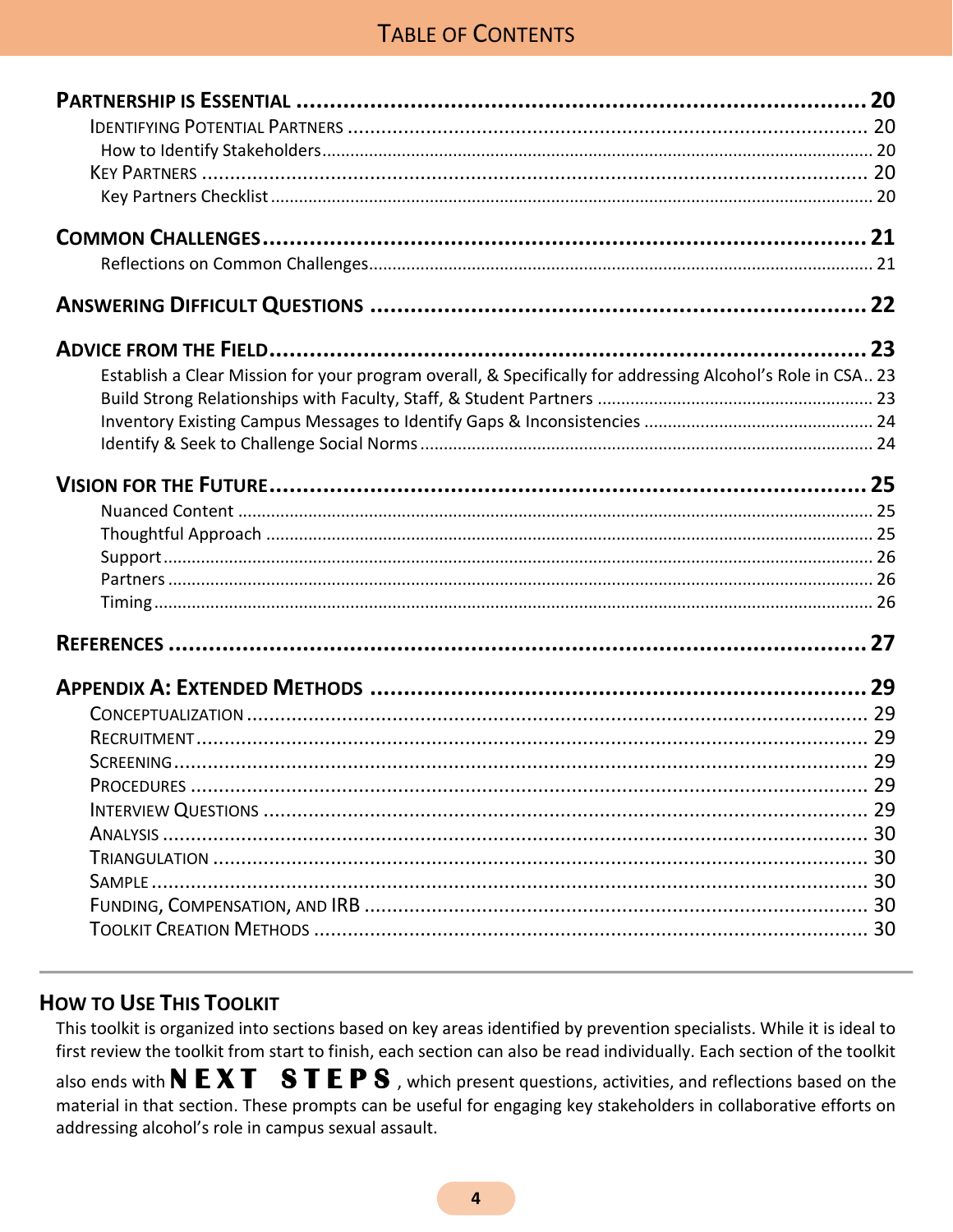# <span id="page-4-0"></span>PURPOSE, METHODS, & NOTES

#### <span id="page-4-1"></span>**PARTNERS**

Th[e Campus Advocacy and Prevention Professionals](http://nationalcappa.org/)  [Association](http://nationalcappa.org/) (CAPPA) is a national organization that provides space for campus-based advocates and prevention specialists to come together to share their expertise, develop best practices, and support each other. CAPPA's work is rooted in social justice, supporting survivors, and fostering communities that value evidence-based practice, practice-based research, and self-care. A partnership between CAPPA and [Prevention Innovations Research Center](https://cola.unh.edu/prevention-innovations-research-center) (PIRC) at the University of New Hampshire, which is internationally recognized for its work toward ending sexual and relationship violence and stalking through the power of effective practitioner and research partnerships sparked the ideal synergy to create this toolkit.

#### <span id="page-4-2"></span>**ORIGIN OF THIS TOOLKIT**

Alcohol use plays a role in 50 to 70% of campus sexual assaults, which has generated heightened consideration of the intersections of sexual assault and alcohol use on campus.<sup>1-3</sup> Existing research<sup>1,3</sup> and guidance from organizations including ACHA<sup>4</sup>, CDC<sup>5</sup>, and CALCASA<sup>6</sup> stress the importance of consistency between alcohol use/abuse prevention efforts and sexual assault prevention efforts that use individual, relationship, community, and policy-level strategies. However, there is limited guidance for sexual assault prevention specialists on *how* to do so. *Addressing Alcohol's Role in Campus Sexual Assault: A Toolkit by and for Prevention Specialists* integrates research and practice evidence to help prevention specialists begin to answer the frequently asked question: How should our campus address alcohol in our sexual assault prevention efforts?

#### <span id="page-4-3"></span>**PROCESS TO CREATE THIS TOOLKIT**

To develop this toolkit, we (the authors) synthesized the best available evidence through reviewing the best available research and practice literature and engaging in a participatory action research project alongside CAPPA. The participatory action research alongside CAPPA consisted of:

# How should our campus address alcohol in our sexual assault prevention efforts?

- A) 23 in-depth interviews with campus-based prevention specialists(hereafter referred to as *prevention specialists)*;
- B) A series of email inquiries and small group discussions to refine key topic areas;
- C) Solicitations of innovative/promising practices.

We then created a draft of our findings and consulted with interview participants for feedback. Lastly, eleven expert reviewers provided feedback that was incorporated to create this final version. For a thorough description of the methods used for this project, see Appendix A.

#### <span id="page-4-4"></span>**NOTES & TERMINOLOGY**

We use the term "**campus sexual assault (CSA)**" as an umbrella term to describe rape, attempted rape, sexual assault, and other forms of nonconsensual sexual contact. This definition is intended to reflect the diversity of researchers and practitioners whom use a variety of terms to describe CSA and other forms of violence.

While students may use a variety of terms to describe themselves, this toolkit uses the terms "**victim**" and "**survivor**" interchangeably for anyone who has experienced CSA.

We use the term "**perpetrator**" to describe someone who commits CSA.

These were the terms most frequently used by prevention specialists to refer to those directly involved in CSA situations. However, it is important to recognize that individuals can have both experienced and perpetrated CSA or other forms of harm.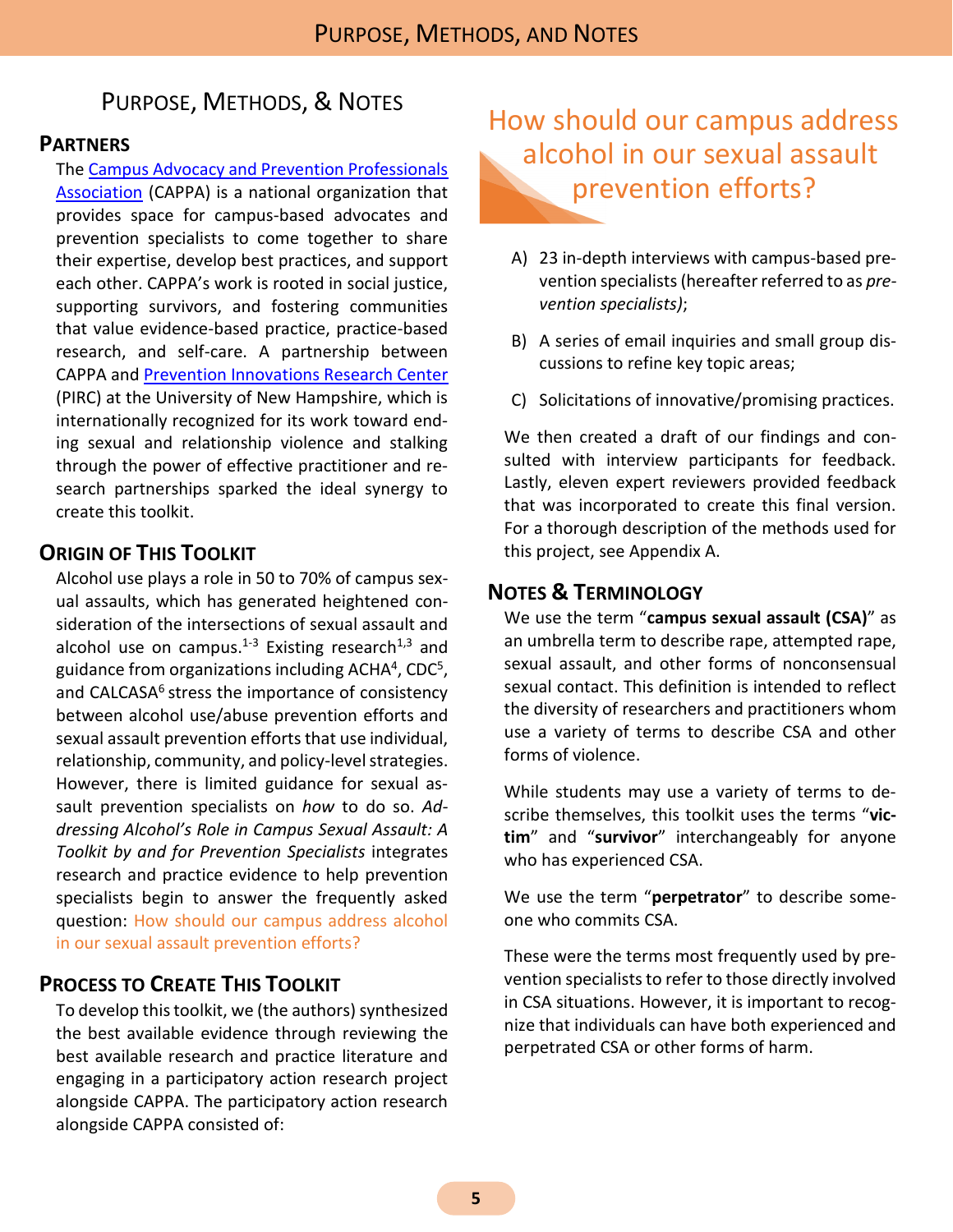# COMPANION RESOURCES

<span id="page-5-0"></span>This toolkit provides specific guidance on addressing alcohol's role in campus sexual assault, centering Sexual Assault Prevention Specialists as the intended audience. If you are new to sexual assault prevention or are looking for additional general information, the following companion resources may be helpful to consult in conjunction with this toolkit.

## **COMPREHENSIVE SEXUAL VIOLENCE PREVENTION GUIDANCE**



Centers for Disease Control and Prevention (CDC) [Stop SV: A Technical Package](https://www.cdc.gov/violenceprevention/pdf/SV-Prevention-Technical-Package.pdf)  [to Prevent Sexual Violence](https://www.cdc.gov/violenceprevention/pdf/SV-Prevention-Technical-Package.pdf)



American College Health Association (ACHA) [Addressing Sexual and](http://www.acha.org/documents/resources/Addressing_Sexual_and_Relationship_Violence_A_Trauma_Informed_Approach.pdf)  [Relationship Violence: A](http://www.acha.org/documents/resources/Addressing_Sexual_and_Relationship_Violence_A_Trauma_Informed_Approach.pdf)  [Trauma-Informed Approach](http://www.acha.org/documents/resources/Addressing_Sexual_and_Relationship_Violence_A_Trauma_Informed_Approach.pdf)



National Sexual Violence Resource Center (NSVRC) [Sexual Violence and the](https://www.nsvrc.org/sites/default/files/Publications_NSVRC_Booklets_Sexual-Violence-and-the-Spectrum-of-Prevention_Towards-a-Community-Solution_0.pdf)  [Spectrum of Prevention:](https://www.nsvrc.org/sites/default/files/Publications_NSVRC_Booklets_Sexual-Violence-and-the-Spectrum-of-Prevention_Towards-a-Community-Solution_0.pdf)  [Towards a Community Solution](https://www.nsvrc.org/sites/default/files/Publications_NSVRC_Booklets_Sexual-Violence-and-the-Spectrum-of-Prevention_Towards-a-Community-Solution_0.pdf)



Texas Association Against Sexual Assault (TAASA) [Engaging Communities in](http://taasa.org/wp-content/uploads/2014/10/Engaging-Communities-in-Sexual-Violence-Prevention.pdf)  [Sexual Violence Prevention](http://taasa.org/wp-content/uploads/2014/10/Engaging-Communities-in-Sexual-Violence-Prevention.pdf)



Futures Without Violence [Beyond Title IX: Guidelines for](https://www.futureswithoutviolence.org/userfiles/file/PublicCommunications/beyondtitleIXfinal.pdf)  [Preventing and Responding to](https://www.futureswithoutviolence.org/userfiles/file/PublicCommunications/beyondtitleIXfinal.pdf)  [Gender-Based Violence in](https://www.futureswithoutviolence.org/userfiles/file/PublicCommunications/beyondtitleIXfinal.pdf)  [Higher Education](https://www.futureswithoutviolence.org/userfiles/file/PublicCommunications/beyondtitleIXfinal.pdf)



White House Task Force to Protect Students from Sexual Assault [First Report \(April 2014\) and](http://changingourcampus.org/about-us/not-alone/)  [Second Report \(January 2017\)](http://changingourcampus.org/about-us/not-alone/)

## **SELECTING PREVENTION PRODUCTS**



PreventConnect [Selecting the Right](http://www.preventconnect.org/2016/03/preventconnect-campus-selecting-the-right-online-module-for-interpersonal-violence-prevention/)  [Online Module for](http://www.preventconnect.org/2016/03/preventconnect-campus-selecting-the-right-online-module-for-interpersonal-violence-prevention/)  [Interpersonal Violence](http://www.preventconnect.org/2016/03/preventconnect-campus-selecting-the-right-online-module-for-interpersonal-violence-prevention/)  [Prevention](http://www.preventconnect.org/2016/03/preventconnect-campus-selecting-the-right-online-module-for-interpersonal-violence-prevention/)



Prevention Innovations Research Center (PIRC) [Questions to Ask When](https://cola.unh.edu/sites/cola.unh.edu/files/media/PIRC_PrevProductWhitePaper.pdf)  [Considering Sexual and](https://cola.unh.edu/sites/cola.unh.edu/files/media/PIRC_PrevProductWhitePaper.pdf)  [Relationship Violence and](https://cola.unh.edu/sites/cola.unh.edu/files/media/PIRC_PrevProductWhitePaper.pdf)  [Stalking Prevention Products](https://cola.unh.edu/sites/cola.unh.edu/files/media/PIRC_PrevProductWhitePaper.pdf)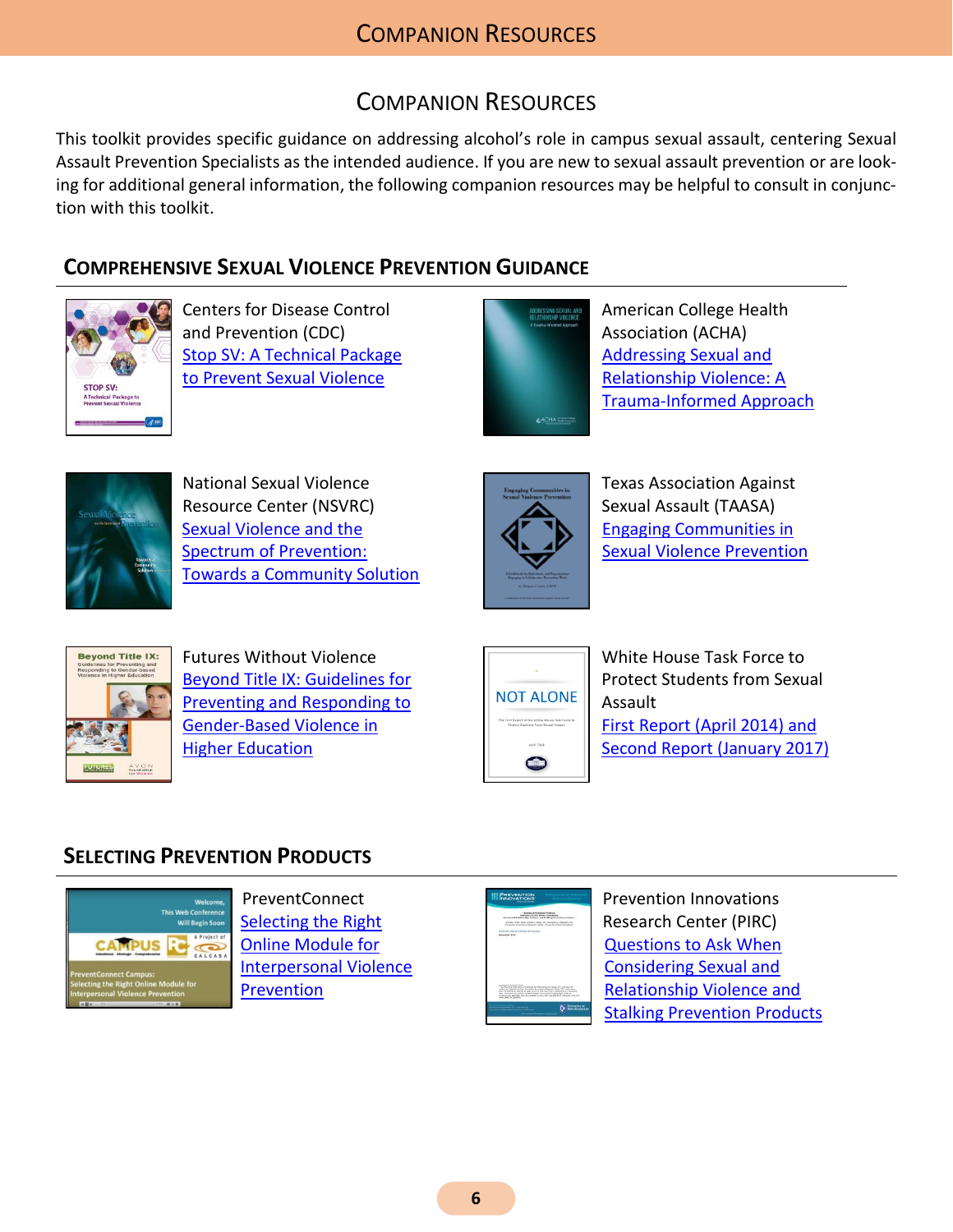# **ASSESSING READINESS FOR PREVENTION**



Pennsylvania Coalition Against Rape (PCAR) [Assessing Campus Readiness](https://www.pcar.org/sites/default/files/resource-pdfs/campus_readiness_manual_2-12_final.pdf)  [for Prevention: Supporting](https://www.pcar.org/sites/default/files/resource-pdfs/campus_readiness_manual_2-12_final.pdf)  [Campuses in Creating Safe and](https://www.pcar.org/sites/default/files/resource-pdfs/campus_readiness_manual_2-12_final.pdf)  [Respectful Communities](https://www.pcar.org/sites/default/files/resource-pdfs/campus_readiness_manual_2-12_final.pdf)

# **ATHLETICS**



National Collegiate Athletic Association (NCAA) [Addressing Sexual Assault and](http://www.ncaa.org/sites/default/files/Sexual-Violence-Prevention.pdf)  [Interpersonal Violence:](http://www.ncaa.org/sites/default/files/Sexual-Violence-Prevention.pdf)  [Athletics' Role in Support of](http://www.ncaa.org/sites/default/files/Sexual-Violence-Prevention.pdf)  [Healthy and Safe Campuses](http://www.ncaa.org/sites/default/files/Sexual-Violence-Prevention.pdf)

# **COMMUNICATIONS**



Centers for Disease Control and Prevention (CDC) [Stop SV: A Technical Package](https://www.cdc.gov/violenceprevention/pdf/SV-Prevention-Technical-Package.pdf)  [to Prevent Sexual Violence](https://www.cdc.gov/violenceprevention/pdf/SV-Prevention-Technical-Package.pdf)

| the Pacific Art Art are a considered a func-                                                             |
|----------------------------------------------------------------------------------------------------------|
| <b>ARREST &amp; Delivery List and Insural Publica Tables Form:</b>                                       |
| A cooling the carbot for Media Kalgrobe and Continuedly Economistical                                    |
| <b>Crowd in the Recording &amp; Education Coloursestings</b>                                             |
| of the departy different decade of a beauty accept fresh from                                            |
| Alcohol A Library Additionally Arthural Jacket entered and Adults as are                                 |
| Substitute (Tilton Sudy) been drilling. Dis new woodlings happened.                                      |
| Behave; 1241 of people have DR, Netthe, attravered by TM, collectives hippens ander                      |
| the influence of plushed or shape. Inhus must architectural the plushes of spreads. Stone drived by      |
| intercomedization's starts attribute appropriate exchange transport than any lost and as to              |
| productional schedule or work schedules from consecutive where the arts intercontent of each affair.     |
| aux destrutions televisit arthofficer on hold and analyze con-                                           |
| Behave: Alter va Role on announce teathy anual behavior, vol's late to have                              |
| conservative short the different way county many and will assuring count of financi-                     |
| pour af commen                                                                                           |
| behaves taxed visions exter lesses achains lest artified to have an that as full                         |
| additionalist, or belief that they desire a plant , to give a whether or earlies that personal           |
| adjourned to consumer                                                                                    |
| Welcher has dealers because as subdivisions for the course seem.                                         |
| Behaves Having hortes), woursin, authentic, and overries communication with all pregne                   |
| almost editoriance and faster mapie air constructioning others people can complete substances.           |
| adaly as well as a season is sensed askedy adaly.                                                        |
| tehany musics builtier serre that back marked and outside and builtier.                                  |
| pressibly except girles butto issues. This means exporting playable in credictionship which              |
| business seekingly detailed from the John short manner a manual than consent to                          |
| Topoliter (from which) scott to counte a healthon, caller, more equitable commodity for all              |
| asian.                                                                                                   |
| can reduce to hold of control of the stage our manager                                                   |
| tehany its adoptive has outland what howeview, sales when your adopt                                     |
| and the air and the state of the main change that with the thermal and                                   |
| <b>MORAGES</b>                                                                                           |
| Behans Progris replats compre aboles without consoliding are all colors . Flamelers                      |
| If am house and the numerical members substance can buildinged amount country on a multi-                |
| to house on the factory that really head to sense assure.                                                |
| Watercore, "No resident work" accords counter releases active Philips at the publishers is about         |
| <b>BRAY WARM</b>                                                                                         |
| Baltimore, located exclusive humanity backular constraints that and disclosed to you look during located |
| propri callingtone et aluftic to compet. As having comunication with parade national                     |
| substance about museums assurance, not can define front answers to reclude amongstation                  |

Oregon Attorney General's Sexual Assault Task Force [A Guiding Document for Media](file:///C:/Users/andjr/Dropbox/Consulting/2017%20SV%20Bystander%20&%20Alcohol/Toolkit/oregonsatf.org/wp-content/uploads/2017/03/Addition-1-Substance-Use-and-SV-Talking-Points-1.2.17.pdf)  [Response and Community](file:///C:/Users/andjr/Dropbox/Consulting/2017%20SV%20Bystander%20&%20Alcohol/Toolkit/oregonsatf.org/wp-content/uploads/2017/03/Addition-1-Substance-Use-and-SV-Talking-Points-1.2.17.pdf)  [Conversations on SV and](file:///C:/Users/andjr/Dropbox/Consulting/2017%20SV%20Bystander%20&%20Alcohol/Toolkit/oregonsatf.org/wp-content/uploads/2017/03/Addition-1-Substance-Use-and-SV-Talking-Points-1.2.17.pdf)  [Substance Use](file:///C:/Users/andjr/Dropbox/Consulting/2017%20SV%20Bystander%20&%20Alcohol/Toolkit/oregonsatf.org/wp-content/uploads/2017/03/Addition-1-Substance-Use-and-SV-Talking-Points-1.2.17.pdf)

# **SYSTEMATIC REVIEWS & META-ANALYSES**

Fedina, Holmes, and Backes (2018) in *Trauma, Violence, and Abuse* [Campus sexual assault: A systematic review of prevalence research from 2000 to 2015](https://doi.org/10.1177/1524838016631129)

DeGue, Valle, Holt, Massetti, Matjasko, and Tharp (2014) in *Aggression and Violent Behavior* [A systematic review of primary prevention strategies for sexual violence prevention](http://dx.doi.org/10.1016/j.avb.2014.05.004)

Katz and Moore (2013) in *Violence and Victims* [Bystander education training for campus sexual assault prevention: An initial meta-analysis](http://dx.doi.org/10.1891/0886-6708.VV-D-12-00113)

Tharp, DeGue, Valle, Brookmeyer, Massetti, and Matjasko (2012) in *Trauma, Violence, and Abuse* [A systematic qualitative review of risk and protective factors for sexual violence perpetration](https://doi.org/10.1177/1524838012470031)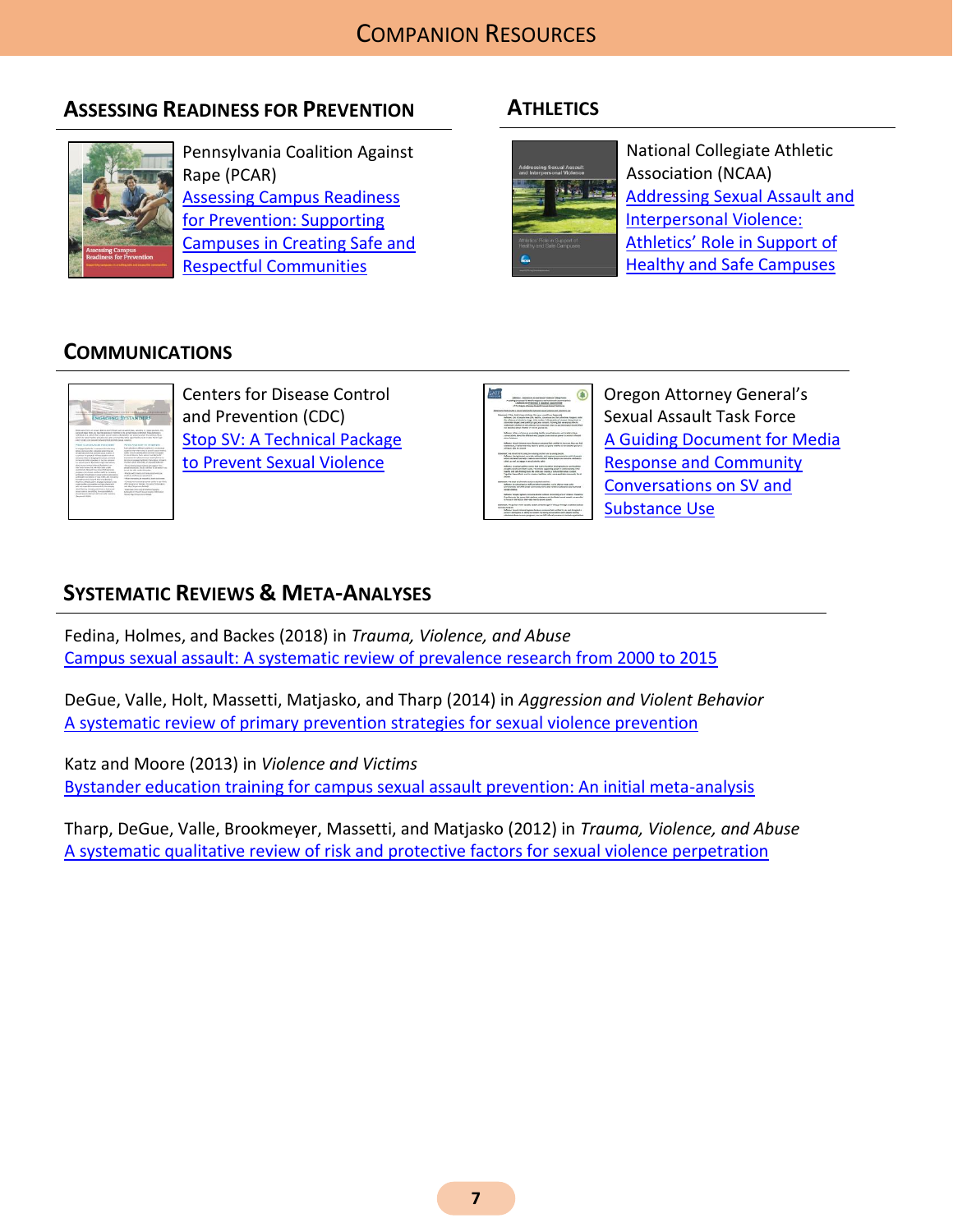# <span id="page-7-0"></span>ALCOHOL'S ROLE IN CAMPUS SEXUAL ASSAULT: A BRIEF OVERVIEW

Studies published between 2002 and 2009 have demonstrated that approximately 50-70% of CSA involves alcohol.<sup>1-3</sup> While this does not mean that alcohol causes CSA, it does mean that alcohol is present in these situations. It is important to understand the nuances of the role that alcohol may play in CSA; this co-occurrence is far from simple and has important for crafting prevention messages and interventions. *Incapacitated sexual assault* is a term used to describe when victims are unable to consent to sexual acts because they are incapacitated by alcohol or other drugs.<sup>2</sup>

### <span id="page-7-1"></span>**PERPETRATION**

In her oft-cited work, Antonia Abbey<sup>1</sup> describes a conceptual model for the effects of alcohol in sexual assault. Abbey explains that rather than alcohol causing sexual assault, perpetrators may consciously or unconsciously drink alcohol to have a justification for sexually assaulting someone. Alcohol can provide a catalyst for perpetrators who hold toxic attitudes and beliefs to act upon those beliefs. Perpetrators may also act out more severely than they would without the cover of intoxication. While perpetrators who have been drinking use the "excuse-giving function" of alcohol, victims who have been drinking report feeling more intense guilt and self-blame for the sexual assault.<sup>1</sup>

Further, certain person-specific traits may lead to both increased alcohol use and a greater likelihood to commit sexual assault, such as personal characteristics, attitudes, and prior life experiences<sup>7, 8</sup>. Specific attributes include:

- Antisocial behavior
- Low empathy
- Belief in traditional gender roles
- Acceptance of rape myths
- Stereotypes about women who drink
- Having peers with norms approving of delinquency and objectification of women
- Childhood sexual abuse.

Conversely, neither personal characteristics nor attitudes are linked to a greater likelihood of sexual assault victimization.<sup>7</sup>

Alcohol use may also interact with perpetrators' person-specific traits. During an assault, alcohol can impact perpetrator likelihood of aggression: "intoxicated men may have more difficulty generating non-aggressive solutions to gaining sexual satisfaction."<sup>7</sup> While intoxicated, perpetrators will focus more on their own sexual arousal or feelings of entitlement and focus less on internalized morality or future potential consequences of their behavior. Other studies have shown that hostile masculinity, distrustful feelings toward women coupled with mi-

Alcohol serves as both camouflage and a weapon

sogynist attitudes, predicts sexual assault perpetration and that heavy drinking can escalate men's harmful

attitudes into harmful actions.<sup>1, 8</sup> A limitation of the current research in the area alcohol's role in sexual assault is that almost all of it focuses on men as perpetrators and women as victims. In addition, further research is needed on how faculty and staff use alcohol to perpetrate CSA against students.

One prevention specialist described how alcohol serves as both camouflage and a weapon:

- (1) Alcohol is **camouflage** for an assault to occur. "If most of the people around me are intoxicated, it's far easier for me to engage in *any*  problematic behavior without getting caught. If I rob someone, graffiti their walls, or harm another partygoer, it's far less likely that anyone will notice or that they will remember significant details of what happened."
- (2) Alcohol is a **weapon** to incapacitate a victim. "It's the most accessible, easy-to-use weapon that someone has at their disposal. They can pick targets who are barely able to stand at 2am to make it easier for them to perpetrate."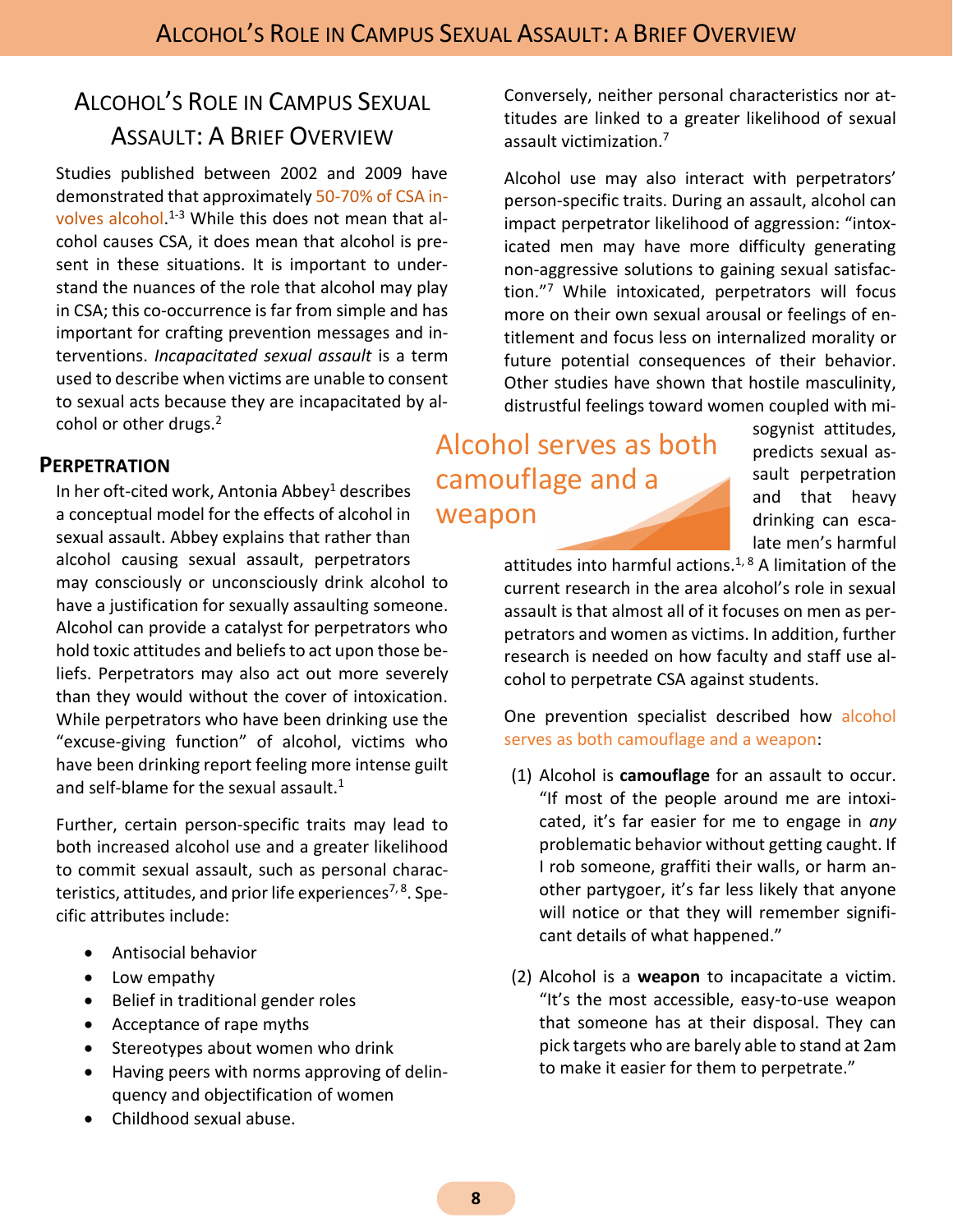Almost all the prevention specialists we interviewed agreed that focusing on victims' use of alcohol is neither efficient nor effective as a prevention message.<sup>9</sup> CSA victimization can lead to increased alcohol use by the victim, compound-

ing their risk of revictimization given that a potential victims' ability and degree of resistance is often lower when they have been drinking. 7,10 In addition, victims who were drinking prior to being assaulted may experience greater psychological distress and self-

blame, $10$  which can be exacerbated by prevention efforts that even tacitly hold the survivor responsible. Alcohol can also impair memory retention, which can lead to survivor self-blame, prevent them from seeking services for fear of not being believed, or victim-blaming.<sup>11</sup>

#### <span id="page-8-0"></span>**CONSENT**

Prevention specialists also spoke to the need for more nuanced conversations about consensual sex under the influence of alcohol. Participants were challenged to talk about CSA with students authentically. They struggled with policy terminology that was hard for students to translate into their lived experiences with sex and relationships. For example, prevention specialists were uncertain how to describe when someone moves from intoxicated to incapacitated, particularly as every person is different. This uncertainty often leads campuses to cultivate a stance that any sexual activity under the influence of alcohol could be CSA. Prevention specialists expressed frustration with this idea, "We tell them that any sexual activity involving alcohol could be sexual assault, but they've had consensual sex while drinking or even drunk. Survivors also get insulted by this, as they know the difference too between drunk sex and rape. Students tune us out because they think we don't get it." Participants also expressed the importance of discussing the, often gendered, double standard that excuses perpetration behavior due to alcohol use but blames victims because they used alcohol.

Recent research presents a more nuanced picture of alcohol, sex, CSA, and the situations in which they all co-occur. Student focus group studies demonstrate that there may be different types of hookups that

> involve alcohol $^{12-14}$ , as well as a variety of ways that students refuse sex.<sup>15</sup>

#### <span id="page-8-1"></span>**BYSTANDERS**

There is currently limited research available on how bystanders' decisions and intervention actions may be

affected by either their own alcohol consumption or that or the perpetrator or victim. <sup>16</sup> One study asked students to imagine various scenarios in which they were intoxicated or sober, and then asked them what they would do if they saw someone about to leave a party for a "drunken hookup."<sup>17</sup> Those who imagined being sober were much more likely to intervene and more positive about how intervening would go compared to those who imagined themselves intoxicated in the scenario. Student respondents in another study blamed a victim who was drinking more than one who was sober; and blamed the perpetrator less when the victim was drinking.<sup>18</sup> In another study, bystander intoxication was only important in conjunction with other situational factors: women were less likely to intervene to stop physical violence when they had been drinking and knew the perpetrator; but intoxication did not influence male bystanders' reported decisions to intervene. <sup>19</sup> In one of the few studies examining both male and female victimization, respondents, after reading a description of a college party situation in which many individuals were drinking, rarely identified men as needing help or as a potential victim of  $CSA.<sup>20</sup>$ 

"Students tune us out because they think we don't get it."

Focusing on victims' use

of alcohol is neither

efficient nor

effective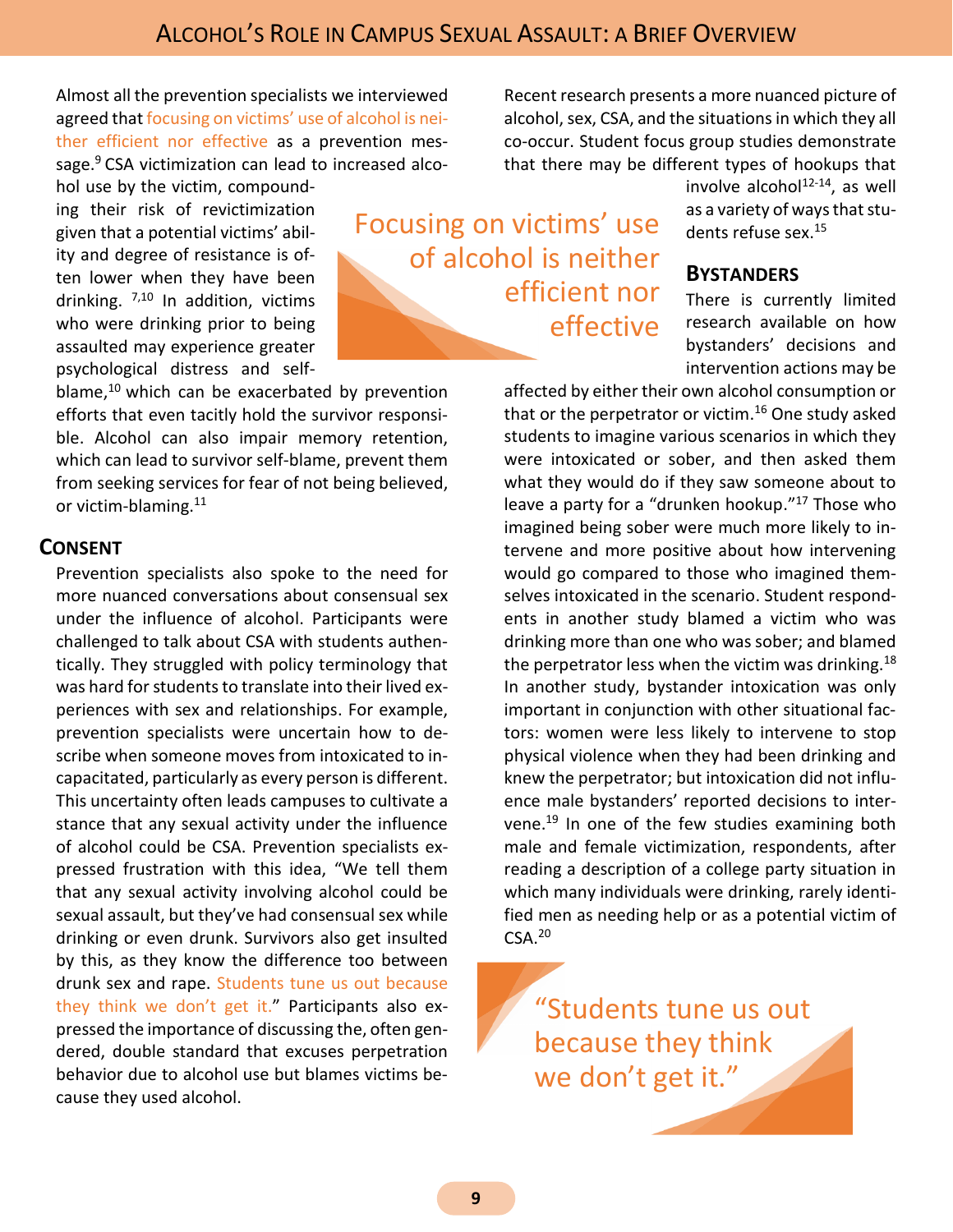While there are many studies that situate CSA within party scenarios, no current research directly compares sober and intoxicated bystanders' actual behaviors. Prevention specialists mentioned, in the absence of such evidence, that it is important to engage students in the creation of scenarios for bystander intervention training so that the situations students practice for are like ones they may actually encounter. Participants also stressed the im-

portance of centering the roles of identity and power in bystander intervention, as there is no one-size-fits-all approach, and it is critical for students to hear from students with similar backgrounds, lived expe-

No current research directly compares sober and intoxicated bystanders' actual behaviors

riences, or personalities. How a student might choose to intervene in situations involving both alcohol and sexual assault will vary based on the intersections of their identities. This advice mirrors social self-identification research by Potter and colleagues that suggests students are more likely to develop intervention skills and helping intentions if they see themselves and their peer groups mirrored in prevention programming.<sup>21</sup>

#### <span id="page-9-0"></span>**POLICY**

There is also limited research on the impact of policy on alcohol's role in sexual assault. One study that examined institutions' alcohol policies found that campuses with less restrictive alcohol possession policies had more reported incidents of CSA.<sup>22</sup> However, a limitation to this study and others that rely on reporting data is that more permissive policies may also lead to increased reporting. In a national review of CSA policies, researchers found that over half of policy websites listed alcohol intoxication as a reason a student would not be able to give consent, while about one tenth of the policy websites asserted that victim alcohol use or lack of clear communication could lead to CSA.<sup>23</sup>

Many of the prevention specialists we interviewed also spoke to the importance of medical amnesty policies, policies that exempt students from facing sanctions for underaged drinking if they are seeking help for a student experiencing harm, including CSA. Participants supported these policies because they: a) keep the focus of CSA investigations on the assault and not on underage drinking, b) ensure students could access help and support, and c) enable bystanders to intervene without fear of consequences or prioritizing self-preservation.

> Lippy and DeGue conducted a review to determine the impact of alcohol policies on sexual assault prevention efforts in a range of communities, including on college campuses.<sup>24</sup> Their review summarizes current evidence of the effectiveness of

practices such as increasing alcohol taxes, restricting happy hour discounts, limiting the days or times of alcohol sales, banning the sale of alcohol in certain areas, increasing enforcement of laws prohibiting over-service, and limiting alcohol marketing. On college campuses specifically, they found that banning alcohol in specific residence halls, banning alcohol on campus, and using social norm campaigns showed promise to decrease high risk drinking and nonconsensual sexual advances. Participants also expressed concerns that alcohol or party bans on campus could simply move the partying off campus away from campus supports. However, they also found that studies indicate that if there is high availability of alcohol in the surrounding community, restricting use on campus has a limited effect. This research suggests that it may be beneficial for campuses to partner with their local communities to enact policies that will reduce high risk drinking.<sup>25</sup>

#### <span id="page-9-1"></span>**PREVENTION EFFORTS**

Prevention efforts that address alcohol's role in CSA will continue to benefit from research that avoids a one-size-fits-all approach to the idea that there is one prevailing "hookup culture." As our prevention specialist interviews frequently elucidated, the timing of the intervention in students' academic careers plays a significant factor. One participant emphasized that some "students come to campus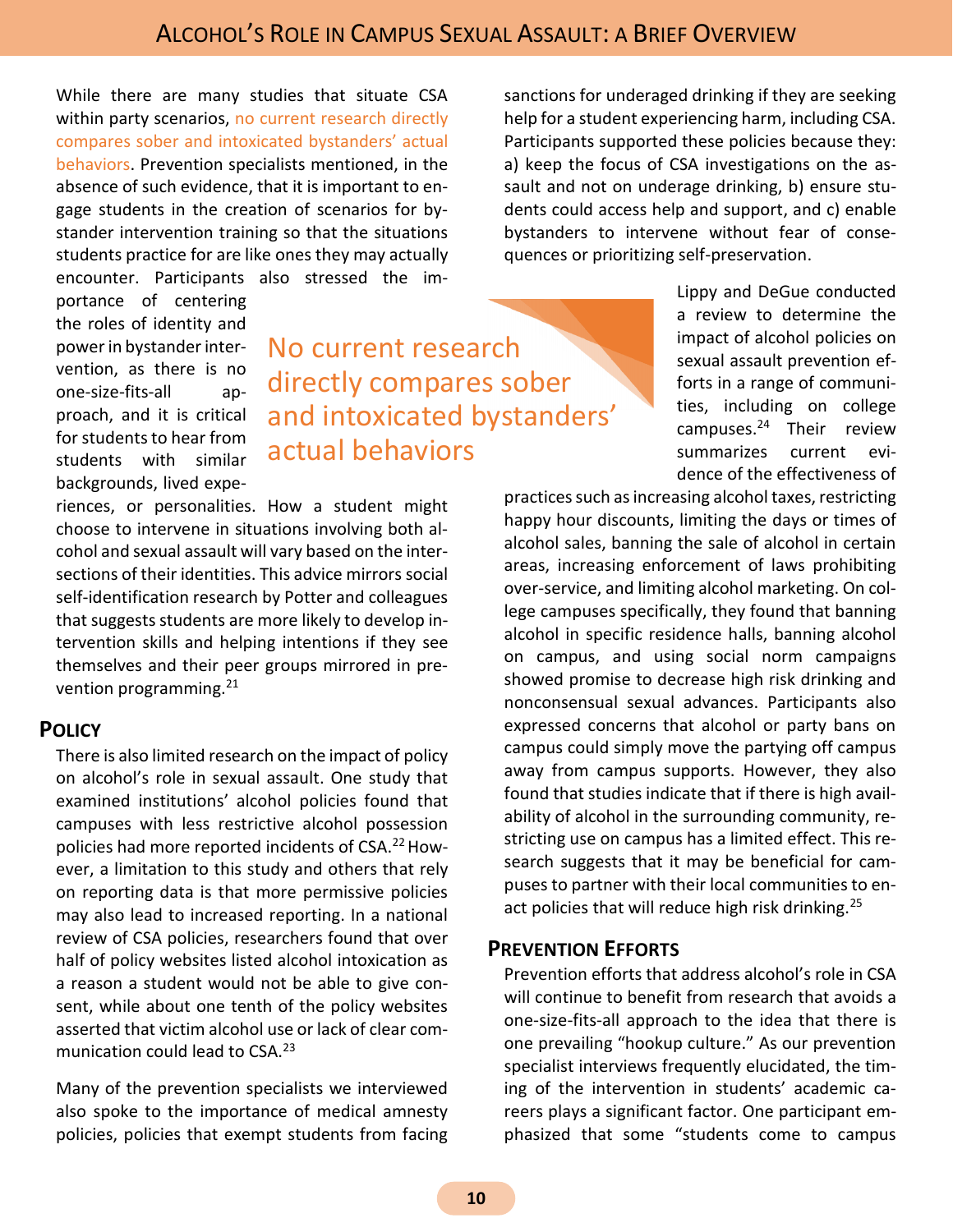without much sex education or alcohol education let alone sexual assault prevention education. Talking about how sex and alcohol intersect seems like a varsity level conversation, and our students are still often very much at 101." Prevention specialists want to urgently discuss the nuances of sex and alcohol's intersection with students as soon as they arrive on campus, but many students lack a basic understanding of either sex or alcohol use, let alone their combination. Comprehensive sex education, alcohol abuse prevention education, and sexual and dating violence education in elementary, middle, and high schools would help mitigate this pressure on IHEs. Another participant expanded on this theme by stating, "we have too much to do in too

> Alcohol does not cause sexual assault. Period.

But if we don't talk about it in our sexual assault prevention work we're missing a critical factor.

We're often so worried about getting [alcohol] wrong that we're afraid to have these conversations.

little time. Alcohol's role can feel like a footnote and maybe it has to be if I only have 15 minutes to talk about sexual assault."

To quote one prevention specialist, "Alcohol does not cause sexual assault. Period. But if we don't talk about it in our sexual assault prevention work we're missing a critical factor. We're often so worried about getting [alcohol] wrong that we're afraid to have these conversations." Given that a small percentage of students commit most CSA<sup>26</sup>, prevention efforts should focus on making sexual assault unacceptable in the community and promoting accountability for those who commit sexual assault.<sup>4-6, 9</sup> The rest of this toolkit will discuss prevention efforts through a trauma-informed and community-engaged lens.

# **N E X T S T E P S**

- **1.** Are there ways to further integrate research into your prevention efforts?
- **2.** Are there researchers/faculty at your institution that focus on CSA or a related topic?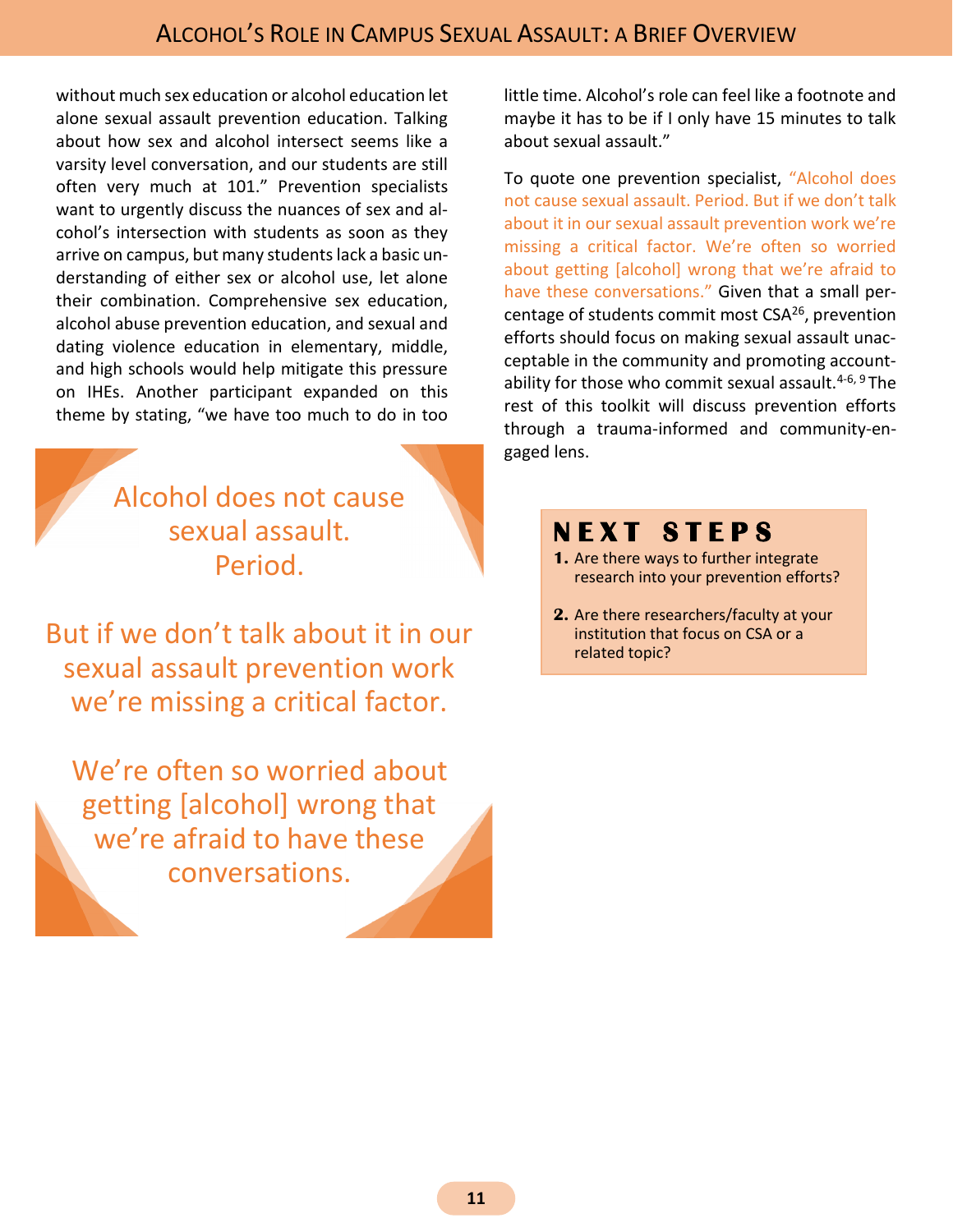## SOCIAL NORMS

<span id="page-11-0"></span>"Social norms" are what most people on a campus *think* most other people on a campus usually do or think. These are the typical behaviors and attitudes *believed to exist* within a community. One of the most consistent findings from social norms research

is that most individuals (campus staff, students, professors, and others in the campus community) routinely misperceive social norms. Individuals get norms wrong a lot, and often in predictable ways.<sup>25,</sup> 27-28

#### <span id="page-11-1"></span>**MISPERCEPTIONS**

Misperceived social norms about alcohol use by college students (how much students drink, how many students are heavy drinkers, what behavior is acceptable while drinking, whether students approve of binge drinking, etc.) exist on nearly every campus. Research consistently finds that *students tend to think other students* drink more and approve more of binge drinking; however, actual rates of drinking and excessive drinking on campus are much lower. 25, 29-30 Studies have also shown that high-risk alcohol use explains the relationship between fraternity or athletic team membership and sexual aggression. $31,32$  When students participate in groups whose members hold rape-supportive attitudes, they may be less likely to intervene as bystanders or to report incidents of CSA.<sup>33</sup> For example, research suggests that men who have more rape-supportive attitudes and adhere to stricter gender roles are drawn to fraternity membership, but the norms of the fraternity itself can either exacerbate or diminish those tendencies.<sup>22</sup>

Misperceptions of social norms also occur when alcohol is present in a potential sexual assault situation, and these misperceptions can influence whether a potential helper steps in or remains a passive bystander. <sup>34</sup> Many students view drunken hookups as an inseparable part of the college party atmosphere, a perception that might lead them to be less wary of someone using alcohol to incapacitate a victim. <sup>35</sup> Two studies have found inconsistent relationships between social norms and bystanders'

Misperceptions can influence whether a potential helper steps in or remains a passive bystander

> helping behaviors, but are limited in how generalized those findings should be to different kinds of communities<sup>18, 36</sup>. While social norms around alcohol use and the effects of alcohol on potential victims undoubtedly play a role, current research is inconclusive.

Many students in the U.S. believe alcohol lowers their inhibitions and is an acceptable excuse for their choices. Studies show this belief holds true, even when students are not actually drinking alcohol, but only think they are. $1,37$  In one study of college students, 62% of participants responded that the male perpetrator in a sexual assault scenario against a female student had committed the assault because of his alcohol consumption.<sup>17</sup> When prevention efforts frame alcohol as causing CSA, these excuses are further amplified. U.S. culture no longer accepts "I was drunk," as an excuse for harming someone while drinking and driving. As prevention efforts across the social ecology have shifted these norms, we have seen a reduction in drunk driving prevalence.<sup>38</sup> Hopefully, this same shift in norms can take place for CSA.

# **N E X T S T E P S**

- **1.** Using this section's information and any data you have on actual and perceived social norms on your campus regarding sexual assault and/or alcohol use, try to brainstorm opportunities to shift or clarify social norms on your campus.
- **2.** Then bring together staff or experts on campus in the community who work in both sexual assault and alcohol abuse prevention and brainstorm again to see what was missing.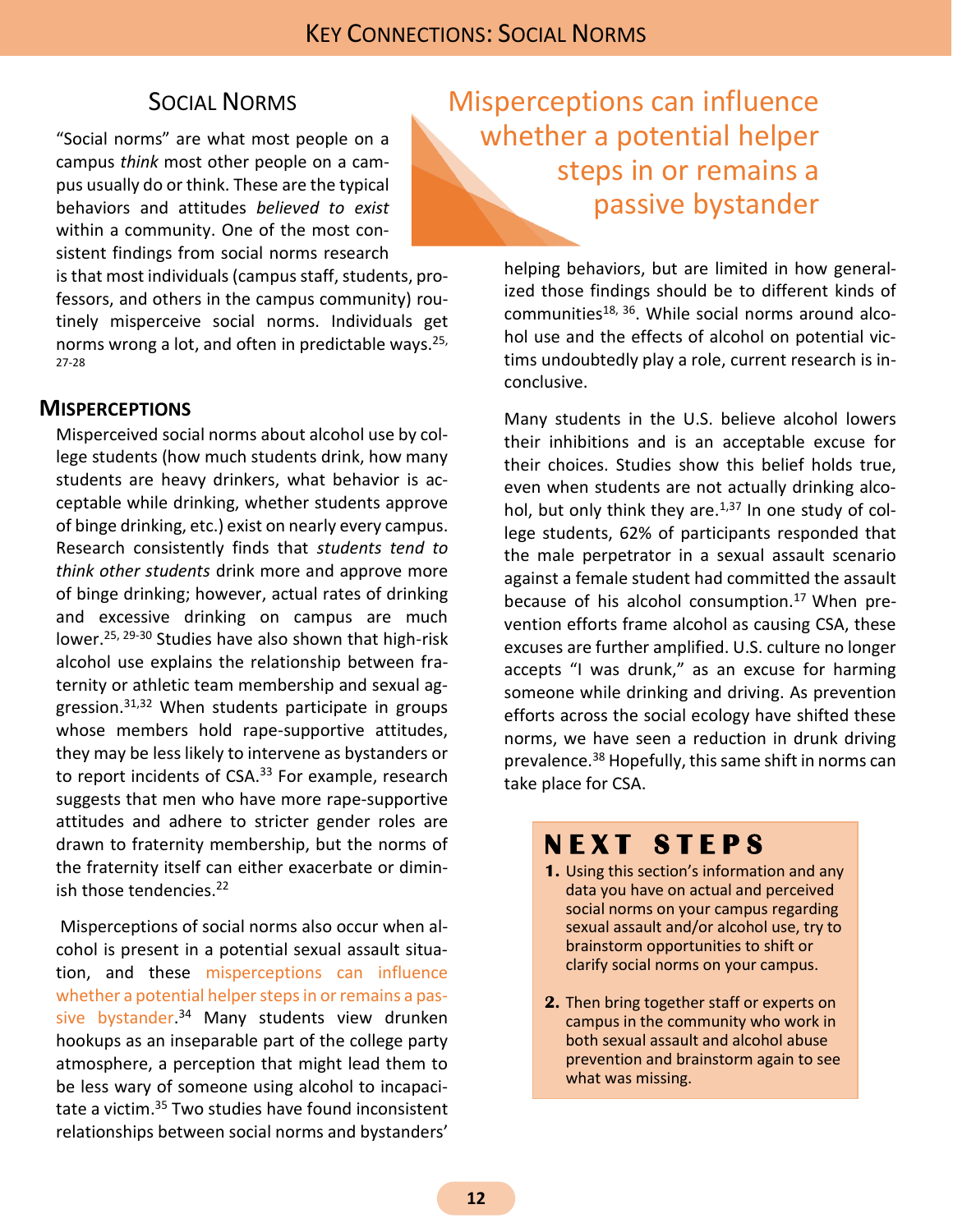## SOCIAL JUSTICE

<span id="page-12-0"></span>Prevention specialists we talked to frequently pointed to alcohol as a proxy for broader systemic issues on campus. Many felt that alcohol is considered "an untouchable issue," particularly on campuses with reputations for raucous party cultures deeply influenced by alumni and donors, including those campuses with heavy sorority and fraternity presence or well-recognized athletic teams. One participant summarized this sentiment succinctly, "I see alcohol consumption as a symptom of broader cultural and community issues on our campus. If we work on addressing root cause of sexual violence, oppression, there will be larger implications for equity and accessibility, including sexual violence prevention. I'd like to see us integrate public health and equity frameworks."

Another prevention specialist stated that "It's mostly white women doing this work, but primary prevention will involve crafting messages that aren't just about preventing sexual violence against white women. We need to do better." One recent study found that white women students were more likely to intervene in a sexual assault scenario if the potential victim was white than if she were black<sup>39</sup>. This study provides just one example of how CSA is perpetuated by oppression. Indeed, several participants echoed that an emphasis on white, straight, able-bodied, U.S. citizen, and wealthy students has led to further marginalization of students of color;

"It's mostly white women doing this work, but primary prevention will involve crafting messages that aren't just about preventing sexual violence against white women. We need to do better."

transgender, queer, bisexual, lesbian, and gay students; students without class privilege; and students with disabilities. This structural inequity is mirrored in the research, which often focuses on the most privileged students.<sup>10</sup>

In addition, prevention specialists expressed the importance of not making assumptions about student drinking behaviors, especially as there are students who choose not to drink, including for religious or cultural reasons. Even those participants who highlighted the connection between CSA prevention and social justice movements, however, pointed to alcohol's role as something campus administration often separated from addressing root causes of CSA. One participant summed this up by stating that efforts to address alcohol's role in CSA tend to be "extremely policy-driven, extremely conduct driven." Several participants pointed to the importance, therefore, of connecting alcohol's role in CSA to broader work toward ending oppression.

Participants also described how destabilizing historical campus power structures should involve centering the experiences of those students, faculty, and staff who are the most marginalized. In addition, participants spoke to the need for campus administration and student leadership to take direct guidance from survivors and marginalized people on campus and in the community. They also stressed that those with privileged identities engaging in the labor necessary to create change without co-opting social movements or telling marginalized students what they should want to see on their campuses. Culture change and power change also does not happen immediately and requires significant relationship-building, establishment of trust, and motivated leadership. The below suggestions and ideas are intended to be tools to help you assess your institution and identify: critical inequities that contribute to CSA, readiness to confront intersecting oppressions, where there could be quick solutions, and where more sustained movement is needed. Following are some suggestions prevention specialists provided for starting these conversations.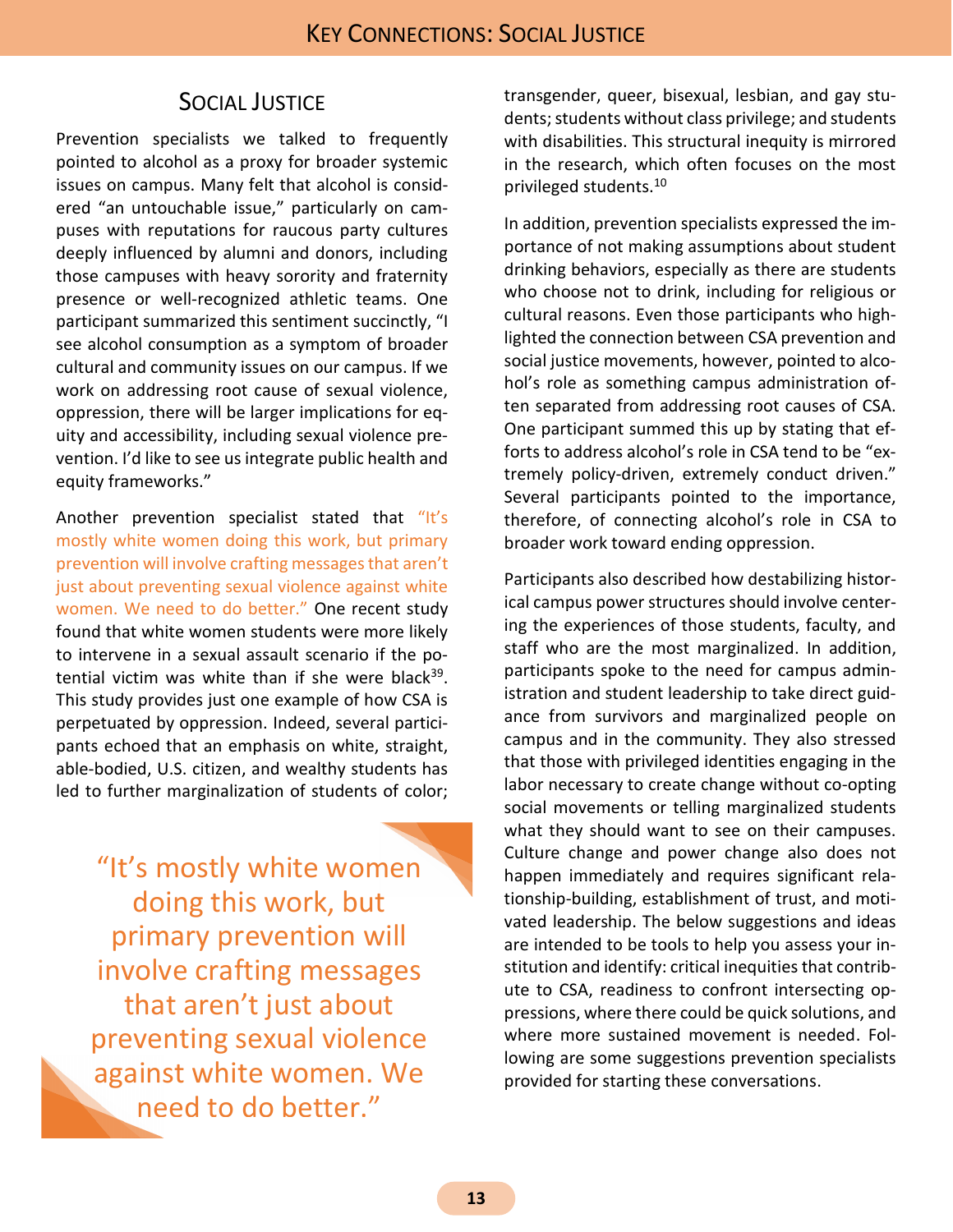| <b>SOCIAL JUSTICE CONVERSATION STARTERS</b> |                                                                                                                                                                                                                                                                                                                         |  |
|---------------------------------------------|-------------------------------------------------------------------------------------------------------------------------------------------------------------------------------------------------------------------------------------------------------------------------------------------------------------------------|--|
| 1                                           | Who controls dissemination of alcohol<br>(informally and formally)?                                                                                                                                                                                                                                                     |  |
| $\overline{\mathbf{2}}$                     | Who controls party spaces on and near<br>campus (informally and formally)?                                                                                                                                                                                                                                              |  |
| 3                                           | How might different cultural beliefs or<br>community norms around substance use<br>affect disclosure of CSA?                                                                                                                                                                                                            |  |
|                                             | Do the students, faculty, and staff work-<br>ing on CSA prevention efforts mirror the<br>diversity of your campus community?                                                                                                                                                                                            |  |
|                                             | When they talk about alcohol's role in<br>$\circ$<br>CSA or de-scribe scenarios at parties,<br>are diverse experiences of socializing<br>represented?<br>Does "partying" look the same for all<br>$\circ$<br>students on campus?<br>When we display scenes of campus<br>$\circ$<br>parties, whose images are presented? |  |
| 5                                           | What does bystander intervention look<br>like across groups?                                                                                                                                                                                                                                                            |  |
|                                             | Are there some groups that are<br>$\circ$<br>already experiencing more<br>intervention or policing than other<br>groups?<br>What barriers exist that keep<br>O<br>marginalized groups from<br>intervening, and how can your<br>campus work to mitigate those<br>barriers?                                               |  |

# **NEXT STEPS**

- **1.** Bringing together campus experts on sexual assault and alcohol abuse prevention to brainstorm answers to the questions above.
- **2.** Ask a colleague in another department (or a faculty member) who does not specialize in sexual assault or alcohol abuse prevention to answer these same questions and then compare your answers with their answers.
- **3.** Ask students (both student leaders and students not in leadership positions) to answer these questions.
- **4.** Identify key areas where numerous stakeholders agree and unpack where folks came up with different responses.
- **5.** Consider thinking through case scenarios in which students hold a variety of intersecting identities.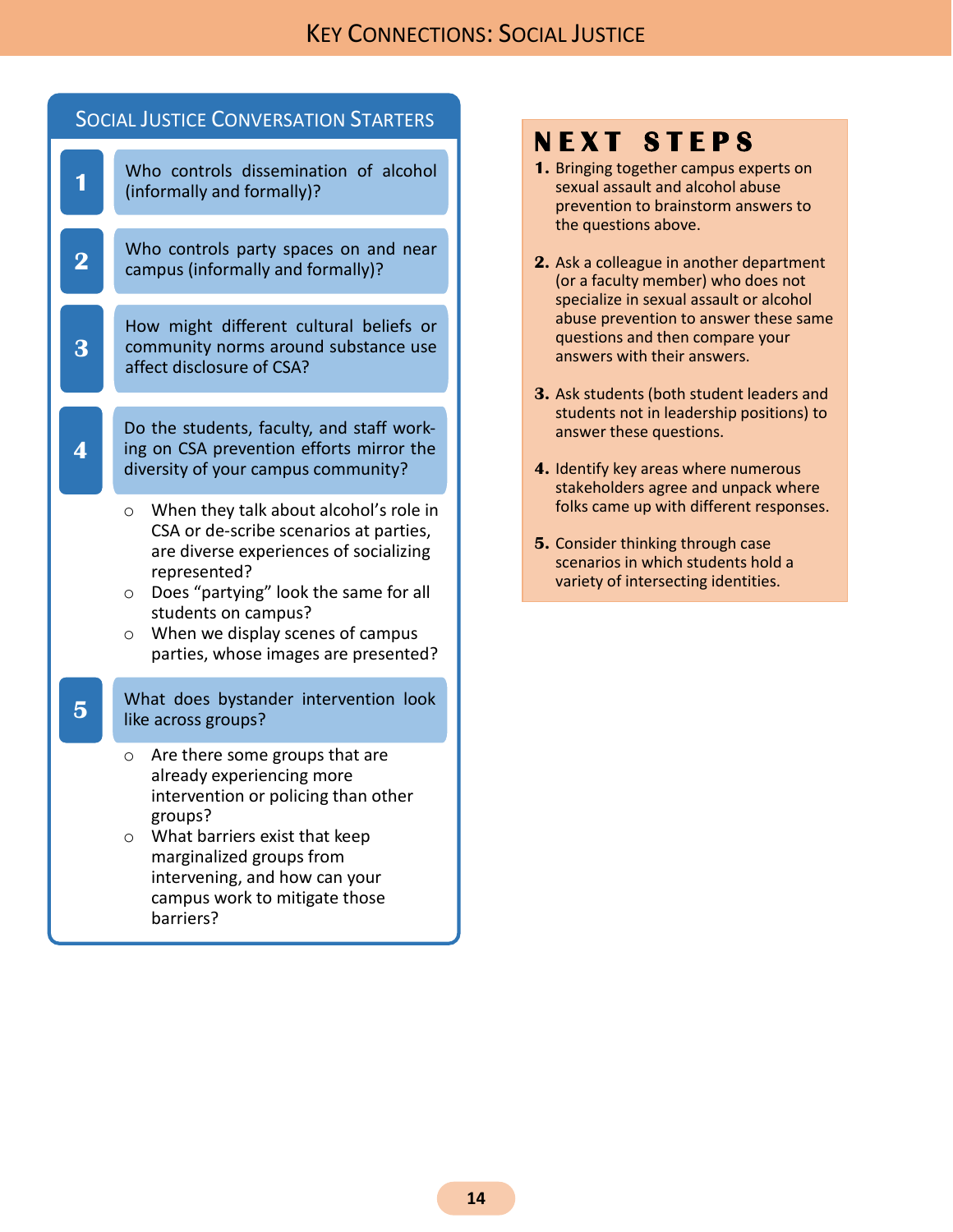# <span id="page-14-0"></span>ALCOHOL'S ROLE IN CSA ACROSS THE SOCIAL ECOLOGY

Many of the prevention specialists that we interviewed stressed the importance of addressing alcohol's role in CSA across the social ecology. The following figure summarizes a social-ecological model for CSA prevention based on Dahlberg and Krug's<sup>40</sup> adaptation of Bronfenbrenner and Evans.<sup>41</sup>

#### <span id="page-14-1"></span>**INDIVIDUAL**

Prevention specialists frequently mentioned that most current strategies to address alcohol's role in CSA target individual level attitudes, behavior, and beliefs. These efforts seek to change individual behavior through online or in-person education or to identify students at risk for high-risk drinking through screening. They emphasized the need for efforts at the individual level to be trauma-informed and to not insinuate that alcohol causes sexual assault or that survivors are to blame for being sexually assaulted because of their alcohol use.

#### <span id="page-14-2"></span>**RELATIONSHIP**

Relationship level strategies focus on classrooms, families, peers, or intimate partners to shift those who surround potential survivors or perpetrators. Prevention specialists consistently reference that bystander intervention programming could have a powerful role to play in addressing alcohol's role in CSA if it meaningfully addresses the intersection. They also described the importance of social marketing or norms campaigns; cultivating faculty, staff, and peers as mentors; ensuring consistency of messaging on alcohol in sexual communication and consent programming; and training servers for on-campus parties and bartenders and bouncers at establishments near campus, particularly using a bystander approach. Prevention specialists also pointed to the importance of cross-training peer educators so that peers teaching about CSA prevention would be well-trained on alcohol abuse prevention and vice versa. They also expressed that while parents and families were often overlooked in prevention programming, they are a critical audience. A study of a parent-based intervention showed



promising results in reducing the amount of alcoholinvolved CSA for first-year college students. <sup>42</sup> One prevention specialist pointed out that she had not known what messages were going to parents and families, if any, but when they sought it out they were alarmed. By shifting the messaging, this prevention specialist found that parents and families were also able to share campus resources and messages with their students.

#### <span id="page-14-3"></span>**COMMUNITY**

Prevention specialists often referenced the importance of using an environmental scan approach alongside students to inventory how the community does or does not support addressing alcohol's role in sexual assault. Environmental scans involve collecting data to design programming uniquely tailored to a particular campus or community.<sup>43</sup> They described that alumni and donors are key but often overlooked constituents who can either bolster or hinder attempts to address alcohol's role in sexual assault. Alumni affairs, alcohol abuse prevention staff, and CSA prevention staff could work together to communicate about campus prevention efforts. Prevention specialists mentioned the importance of focusing on campus organization policies, party spaces, physical signage, social media and website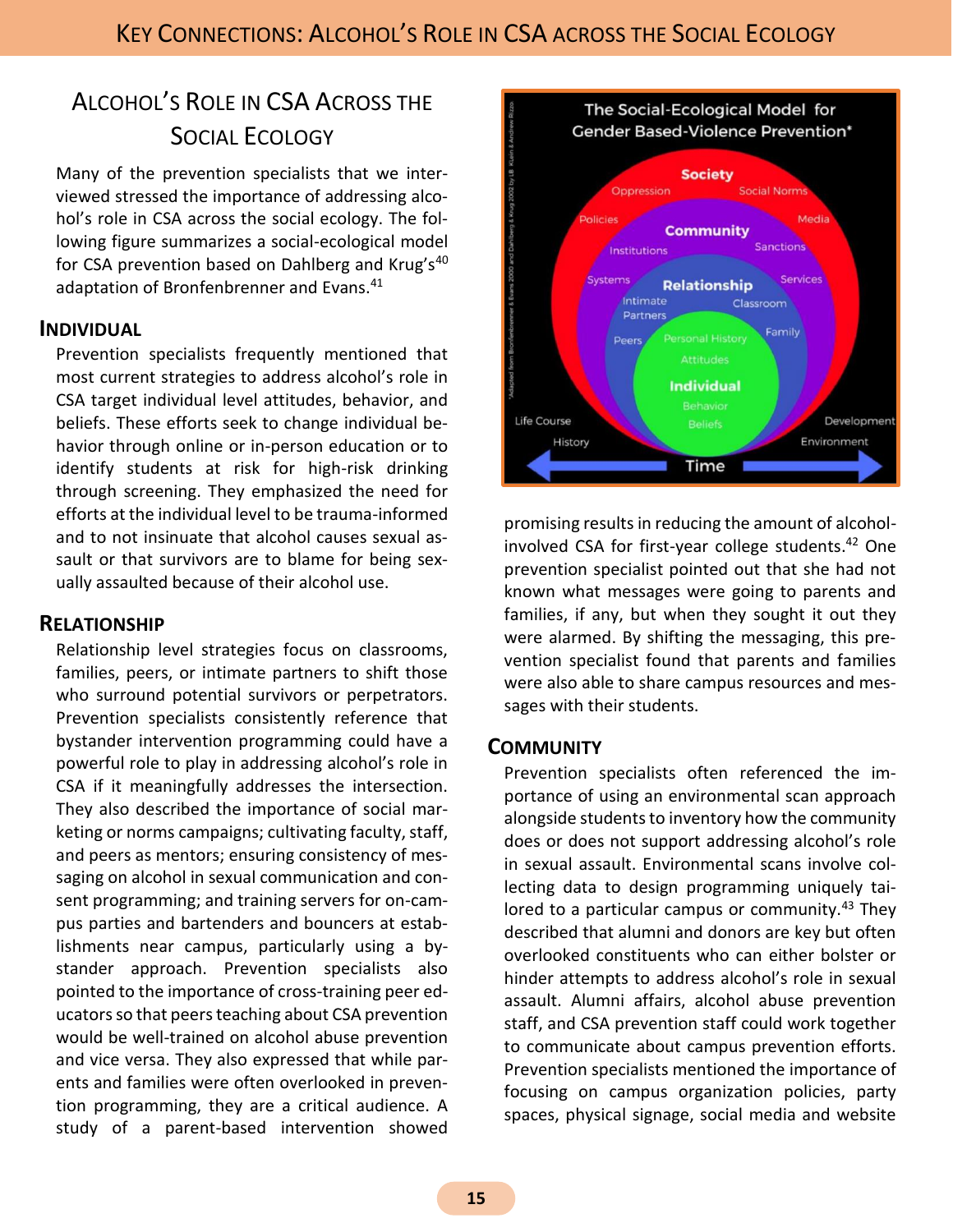messaging, conduct and sanctions related to use of alcohol to perpetrate, and campus-wide messaging. They also stressed the key role that neighborhood coalitions and partnerships with local bars and restaurants could have in addressing alcohol's role in CSA.

## <span id="page-15-0"></span>**SOCIETY & POLICY**

As referenced earlier, prevention specialists often bemoaned the emphasis on prevention through a policy lens. They also suggested viewing policy through a prevention lens. Several prevention specialists suggested conducting policy audits on the campus organization, campus, and local level to determine how policy bolsters prevention efforts as well as key areas for improvement. They also described the need to not only establish but widely market medical amnesty policies, consider pricing and timing restrictions on campus and in the community, and establish bar policies related to overservice. In addition, they pointed to sexism in advertising for alcohol as yet another factor in how alcohol and sexual assault intersect. One prevention specialist in particular mentioned the boycott of a local drinking establishment for sexist drink names and party themes.

# **N E X T S T E P S**

- **1.** Map out your current campus efforts to address alcohol's role in CSA at each level of the social ecology.
- **2.** What levels would you like to strengthen?
- **3.** Are there practices described in this toolkit about which you would like to learn more?
- **4.** Are there practices that present an opportunity for collaboration?

#### SUMMARY OF STRATEGIES

| <b>AUDIVIQUA</b>            | $\checkmark$ Trauma-informed alcohol risk reduction<br>$\checkmark$ Services to reduce high risk drinking<br>$\checkmark$ Curricula on the intersection of alcohol<br>and sexual assault<br>$\checkmark$ Online modules that address alcohol's<br>role in sexual assault<br>Screening for high risk drinking                                                                                                  |
|-----------------------------|---------------------------------------------------------------------------------------------------------------------------------------------------------------------------------------------------------------------------------------------------------------------------------------------------------------------------------------------------------------------------------------------------------------|
|                             | $\checkmark$ Bystander intervention programming                                                                                                                                                                                                                                                                                                                                                               |
| RELATIONSHI                 | $\checkmark$ Social norm/ marketing campaigns<br>$\checkmark$ Sexual health, SV prevention, and<br>alcohol peer education<br>$\checkmark$ Faculty and staff/key opinion leaders as<br>mentors to students<br>$\checkmark$ Sexual communication/consent<br>programming<br>∕ Server/bouncer training<br>$\checkmark$ Education and resources for parents<br>and family                                          |
|                             |                                                                                                                                                                                                                                                                                                                                                                                                               |
| NINUMNITY                   | $\checkmark$ Buy-in from alumni/donors<br>$\checkmark$ Event training for campus organizations<br>$\checkmark$ Collaboration with party spaces<br>$\checkmark$ Physical signage<br>$\checkmark$ Social media and website messaging<br>$\checkmark$ Conduct and sanctions related to use of<br>alcohol to perpetrate<br>$\checkmark$ Consistent messaging                                                      |
|                             |                                                                                                                                                                                                                                                                                                                                                                                                               |
| <b>POLICY &amp; SOCIETY</b> | $\checkmark$ Campus policy audit<br>$\checkmark$ Housing policy audit<br>$\checkmark$ Campus organization policy audit<br>$\checkmark$ Local policy audit<br>$\checkmark$ Establish and/or market a medical<br>amnesty for students<br>Consider pricing and timing restrictions<br>$\checkmark$ Establish bar policies especially related<br>to over-service<br>Reduce in sexism in advertising of<br>alcohol |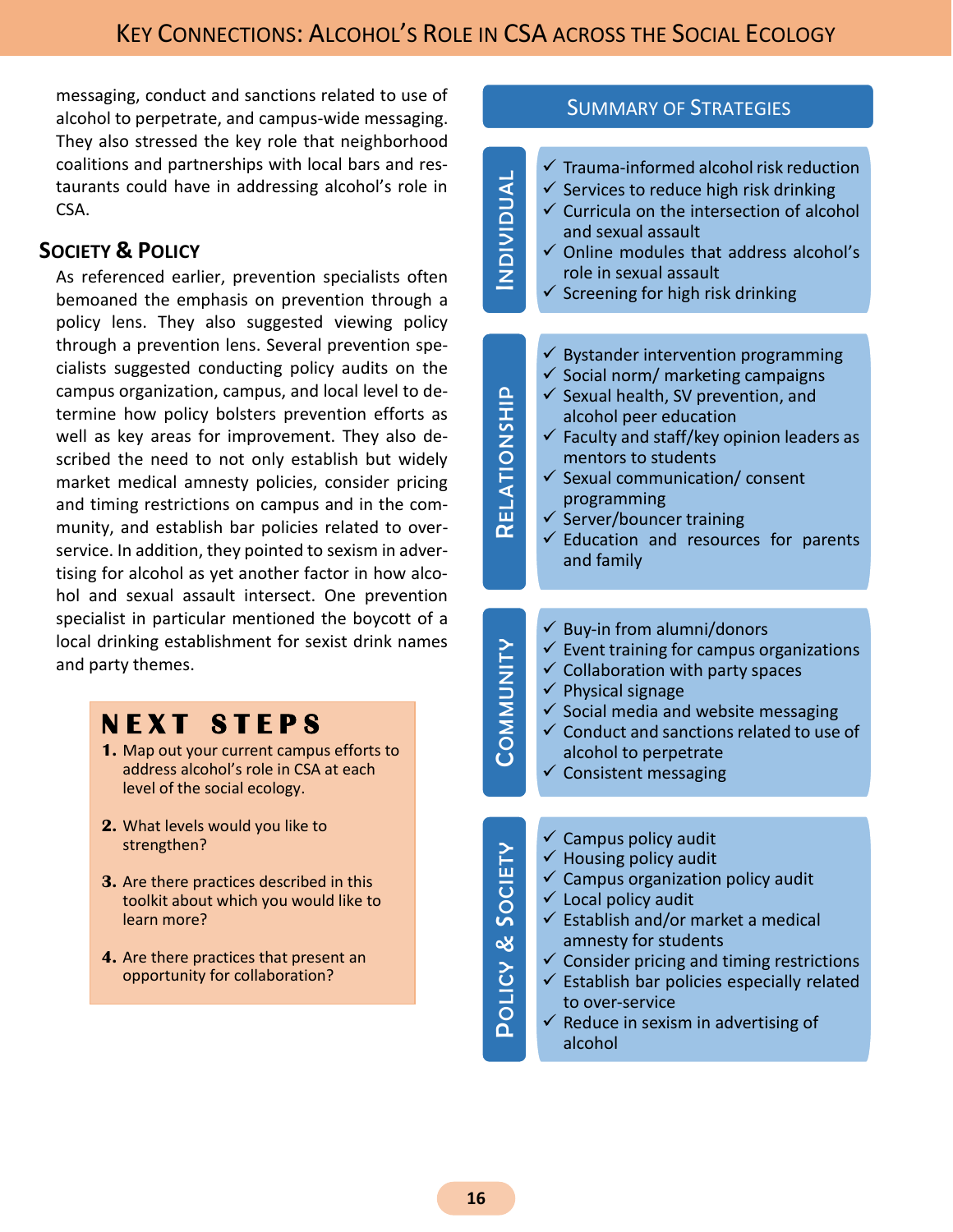# <span id="page-16-0"></span>TRAUMA-INFORMED MESSAGING

Addressing alcohol's role in campus sexual assault requires consistent trauma-informed messaging. Trauma-informed messaging centers the role that violence plays in survivors' lives and emphasizes resilience and the unique experiences of the diverse survivors at the IHE.<sup>44</sup> As one prevention specialist mentioned, "I think we've figured out what NOT to do—don't victim blame, don't' say sexual assault is caused by alcohol—but we're not really sure what TO do…We really need to move beyond don'ts to give educators direction on what to do."

# THINGS NOT TO DO IN MESSAGING ABOUT ALCOHOL'S ROLE IN CSA

- $\varnothing$  Focus on a survivor's use of alcohol as a reason to blame them for their experience.
- $\varnothing$  Avoid the role of alcohol as part of the conversation about sexual assault.
- $\varnothing$  Allow alcohol to be used as a scapegoat for perpetrator responsibility.
- $\varnothing$  Use language related to a fictitious 'gray area.'
- $\varnothing$  Focus only on extremes of alcohol consumption: not drinking or binge drinking, as most students fall somewhere in the middle.
- $\varnothing$  Only frame the issues of alcohol and sexual assault as policy/conduct or legal issues.
- $\varnothing$  Focus on the number of drinks that would get someone to the point of impairment or incapacitation.
- $\varnothing$  Say that alcohol causes sexual assault.
- $\varnothing$  Think that teaching people to drink less will eliminate sexual assault from campus.
- Focus on alcohol, parties, hookup culture, etc. as the cause of sexual assault.
- $\varnothing$  lmply that a person's choice to drink alcohol makes a subsequent sexual assault their fault.

# "We really need to move **beyond don'ts** to give educators direction on what to do."

## <span id="page-16-1"></span>**CULTIVATING CAMPUS-SPECIFIC MESSAGING ON ALCOHOL'S ROLE IN CSA**

Investing effort to develop a frame that is intentional, incremental, and appropriately timed and projected across a timeline is critical for starting to address alcohol's role in CSA. Finding partners within your institution's communications or marketing divisions or within related academic departments can enhance the expertise and perspectives that inform CSA prevention messaging. Messaging that is blaming, shaming, or uses scare tactics to grab attention will be tuned out by students. In addition, overly complicated legal jargon, such as referring to CSA as a "Title IX issue," does not make for a good soundbite. The topic of violence also has its own unique pitfalls; only discussing instances of CSA involving physical force can act to erase the experiences of less visible but higher frequency forms of violence such as incapacitated CSA, harassment, or groping.

On the other hand, framing violence as a global and community health issue can help contextualize students' experiences with what they see on the news or learn about in their coursework. Spending time to create examples and train peer educators who both look like and identify with different student populations on campus will help your message resonate throughout campus. $^{21}$  Lastly, even though we are talking about CSA prevention, our current reality is one where many students come to campus already having experienced sexual violence and prevention efforts need to constantly remind the community to support and believe survivors. Below are three tables that connect research and practice-informed guidance on cultivating campus-specific messaging to relevant insight from prevention specialists we talked to. The companion resource from the Oregon Attorney General's Sexual Assault Task Force is helpful in this area as well.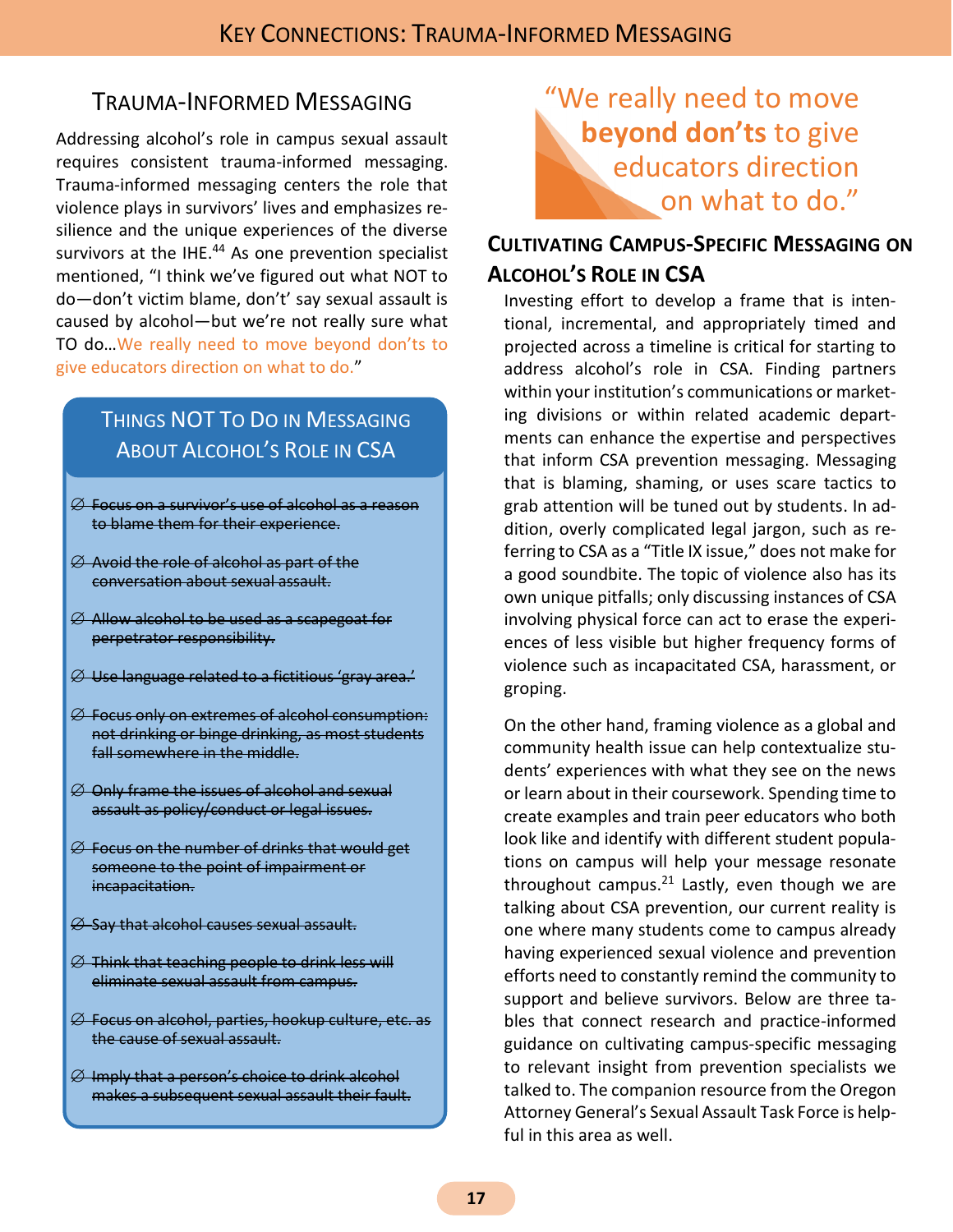The guidance and insights we then grouped into three separate yet overlapping areas: Think About

Effects of Alcohol Consumption, Connect Alcohol to Other Issues, and Consider Alcohol & Perpetration.

# THINK ABOUT EFFECTS OF ALCOHOL CONSUMPTION **1** Address the reasons that some people choose to use alcohol in social situations. "College groups use alcohol to bond, to bring their group together, if you go against that you're up against tradition and a lot of peer pressure. When we're talking about alcohol, we're really talking about social bonding." **2** Focus on the behaviors someone who is impaired or incapacitated may be exhibiting. "I try to have my students focus not only on what might be present (slurred speech, falling over) but also what is NOT present (enthusiasm, strong communication)." **3** Discuss ways in which alcohol may impact a survivor's memory and understanding of a sexual assault. "We see survivors all the time who are traumatized by what they remember, but more often we see survivors who are traumatized by what they DON'T remember. This is especially challenging when friends are blaming them, or administrators are asking a lot of detailed questions. Having to say 'I don't know' about something so intimate can be heart wrenching."

## CONNECT ALCOHOL TO OTHER ISSUES

**4** Incorporate public health and equity frameworks into efforts to address the role of alcohol in CSA.

"If sexual assault's root cause is oppression, we cannot separate 'health messaging' from 'social justice.' They're the same thing."

**5** Address the role of bystanders in intervening in potentially harmful situations.

"Students want scripts, but we really need to help them gain critical thinking skills. On our campus, we met them halfway by working with them to develop scenarios that are relevant to them as bystanders in the campus drinking scene. Then, we switch it up, so they have to keep their minds sharp. There isn't a one-size-fits-all to bystander intervention."

**6** Discuss how alcohol plays into stereotypical ideas about gender roles/sex/dating and challenge them.

"Hypermasculinity is a barrier for us, the idea that being aggressive in terms of sexual acts and then using alcohol to help facilitate that to prove their own masculinity, it's highly problematic."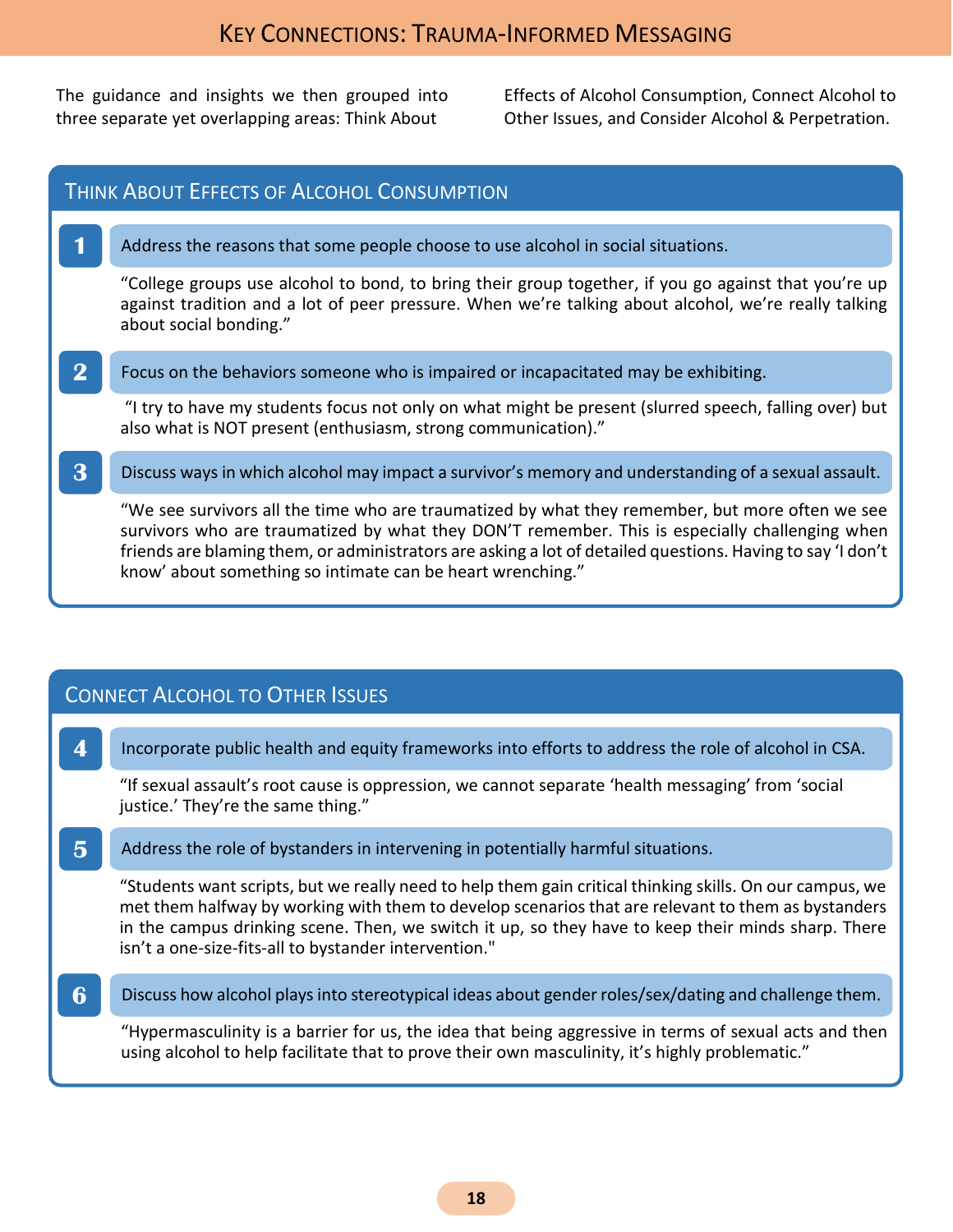#### CONSIDER ALCOHOL & PERPETRATION

#### **7** Help students examine bias related to the behaviors of people who use alcohol to commit CSA.

"I use a spectrum activity, this side of the room if you're most angry when this person is drunk or most angry when the person is sober. I use examples including when someone close to you: damages something that's valuable to you, says something that is incredibly personally offensive, physically injures you. People are usually angrier when the person is drunk and damages property but as soon as it moves to interpersonal they move to angrier when they are sober. I ask them: Do you notice what just happened here? We then process through how we ignore people's aggression when they are drunk."

#### **8** Discuss the ways in which alcohol is used as a tool to gain power and control.

"Alcohol is a tool that is used as a weapon to commit sexual assault, as an agent to perpetrate and take advantage of victims and communities. It is also used as a tool to minimize the impact of violence or to minimize how survivors are believed, so they're seen as less reliable or to blame, so more universally I'd say it's a part of a larger social impact in how we view rape culture."

#### **9** Focus on perpetrator accountability.

"Sexual assault is not an immediate consequence of students having a good time. There are people who are choosing to cause harm on our campus, and we need to put the focus back on disrupting their behavior, not messaging sexual assault as a consequence of alcohol use or going to parties. We need to work with students to envision parties without sexual assault and social groups that hold perpetrators accountable for ruining the fun by harming people."

#### **10** Share data regarding the presence of alcohol in cases of CSA.

"I've been in the role of educating on sexual assault or adjudicating cases on my campus for over 15 years. And I can probably count on one hand how many cases I've had that did not involve alcohol. This leads administrators to blame alcohol, but these cases demonstrate how perpetrators use alcohol and party culture, not that sexual assault is caused by alcohol and party culture."

# **N E X T S T E P S**

Inventory your current messaging regarding both alcohol and sexual assault on campus as well as alcohol's role in sexual assault.

- **1.** Is it trauma-informed?
- **2.** What are some key messages that you would like to send moving forward?
- **3.** How could these messages be tailored for different stakeholders?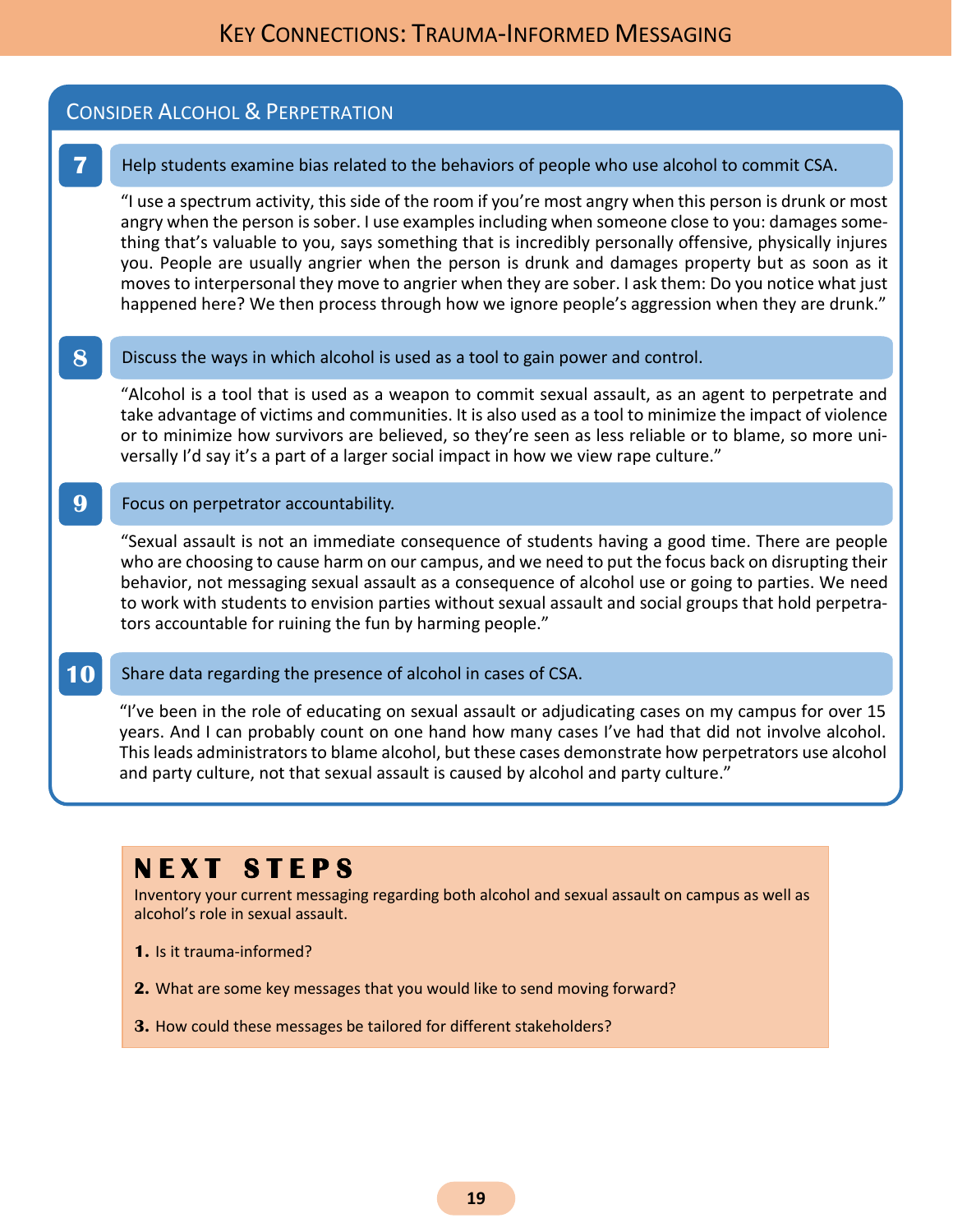# PARTNERSHIP IS ESSENTIAL

<span id="page-19-0"></span>Partnership is crucial to addressing alcohol's role in campus sexual assault. No prevention specialist can do prevention work alone, and effective prevention efforts should become an integral part of your college or university's mission, given CSA's high prevalence and significant academic, mental, physical, social, economic, and spiritual consequences. Below is some guidance for identifying partners and leveraging them to successfully address alcohol's role in sexual assault on your campus.

### <span id="page-19-1"></span>**IDENTIFYING POTENTIAL PARTNERS**

When you are considering a partnership and trying to locate the other stakeholders in your community working in some way on the issues of alcohol, CSA, or their intersection, you can begin by asking the following questions:

### HOW TO IDENTIFY STAKEHOLDERS

- **A** What are the goals of the partnership? What does the partner need? What do you need?
- **B** What skills do both partners have to achieve these goals?
- **C** Who has been involved in preventing or responding to alcohol abuse/misuse or sexual assault in the past?
- **D** Who will be impacted by your partnership?
- **E** Who will be responsible or accountable for what parts of the work?
- **F** Who will have decision-making authority?
- **G** Who can support your efforts?
- **H** Who might obstruct your efforts if they're not on board?

#### <span id="page-19-2"></span>**KEY PARTNERS**

Based on our conversations with prevention specialists, we created a list of the key partners grouped into four categories based on their roles: Substantive Experts, Program Admins, Message Development & Dissemination, and Policy & Enforcement.

#### ✓ Survivor advocates ✓ Survivors ✓ Student staff and volunteers  $\checkmark$  Local rape crisis centers & alcohol abuse treatment centers/providers  $\checkmark$  Alcohol abuse prevention educators  $\checkmark$  Health promotion staff <u>DOM</u><br>
V Survivors<br>
V Student staff and volunt<br>
V Local rape crisis center<br>
abuse treatment center<br>
V Alcohol abuse preventic<br>
V Health promotion staff<br>
V Researchers and faculty EXPERTS  $\checkmark$  Fraternity and sorority life  $\checkmark$  Academic program coordinators  $\checkmark$  Student organizations  $\checkmark$  Athletics department PROGRAM **ADMINS**  $\checkmark$  Local and university media  $\checkmark$  New student orientation  $\checkmark$  New faculty/staff orientation  $\checkmark$  Parents & alumni associations ✓ Website administrators  $\checkmark$  Graphic designers  $\checkmark$  University branding  $\checkmark$  Experts in neurodiversity, learning styles, and multimodal communication **MESSAGE**<br>DEVELOPMENT DEVELOPMENT &**DISSEMINATION** DISSEMINATION ✓ Conduct officers ✓ Title IX coordinators ✓ Title IX investigators  $\checkmark$  Academic deans ✓ Campus safety/police  $\mathsf \Omega$ ✓ Local law enforcement **OLICY** &ENFORCEMENT

**KEY PARTNERS CHECKLIST** 

# **N E X T S T E P S**

How will you ask potential partners to get involved in your efforts?

- **1.** Craft a three-minute elevator pitch for your work to address alcohol's role in sexual assault.
- **2.** Customize it for different audiences on your campus so they know why this work aligns with their personal goals or organization's mission.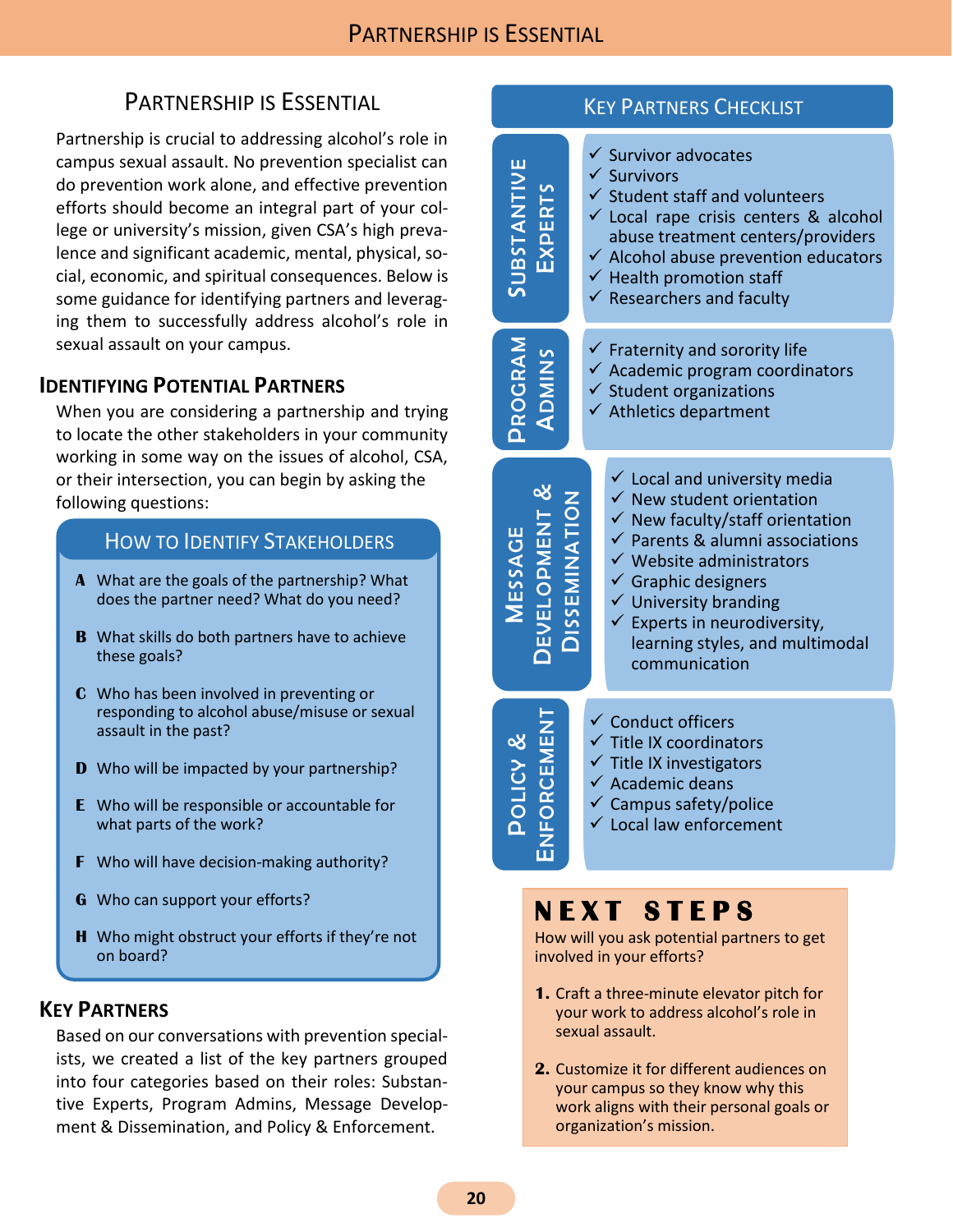<span id="page-20-0"></span>In our interviews we also noticed several common challenges; we present the most frequent below with reflections from prevention specialists.

#### REFLECTIONS ON COMMON CHALLENGES

#### **1** Victim-blaming.

# **N E X T S T E P S**

- **1.** Who can help support your work to overcome these challenges on your campus?
- **2.** What are some steps you can take now to help reduce these challenges later?
- **3.** What are challenges with which you can support your colleagues? How can you work together?

"It makes it hard to have conversations about accountability when we're both saying 'kids don't know better' and then switch over to 'kids should have known better' after they're sexually assaulted. We can treat our students like adults without victim-blaming."

**2** Oversimplification of alcohols' role in CSA.

"I think the idea of drunk sex can make people think that any sex while drunk is consensual, or they will take the polar opposite approach that alcohol use always leads to rape. There's little middle ground for dialogue."

**3** Focus on education over structural change

"Going to the root causes of alcohol and sexual violence issues are more than what a lot of administrators are wanting to take on...it would require major changes to where they allocate funding, how offices are structured, and to campus life overall. Instead, we have 30-minute programs."

**4** Influence of alumni/donors who are invested in current party, tailgating, fraternity/sorority culture.

"Any proposed change or even major conversation around alcohol on our campus is tied to feelings of how alumni will react and will that make them want to continue to come to these events and continue to donate to the institution."

**5** Hypermasculinity culture, sexism, cissexism, classism, racism, ableism, power, and heteronormativity.

"A lot of people who are in leadership positions are high status white men, and this is a culture that benefits high socioeconomic status white men."

**6** Fear of being the "alcohol police".

"A lot of my colleagues don't want to talk about alcohol because any time we crack down on alcohol, whoever does it loses favor with students. No one wants to be seen as the 'alcohol police.'

**7** Inconsistent, mixed, and poor messaging.

"We can put talking points together all day and be really intentional, but we can't stop a high-level administrator from reinforcing the things they've been believing for 50 years."

**8** Not enough time in programming to address complexities/inability to move beyond 101.

"I feel like what we're doing is just a drop in the bucket, and I wish I had more drops to give."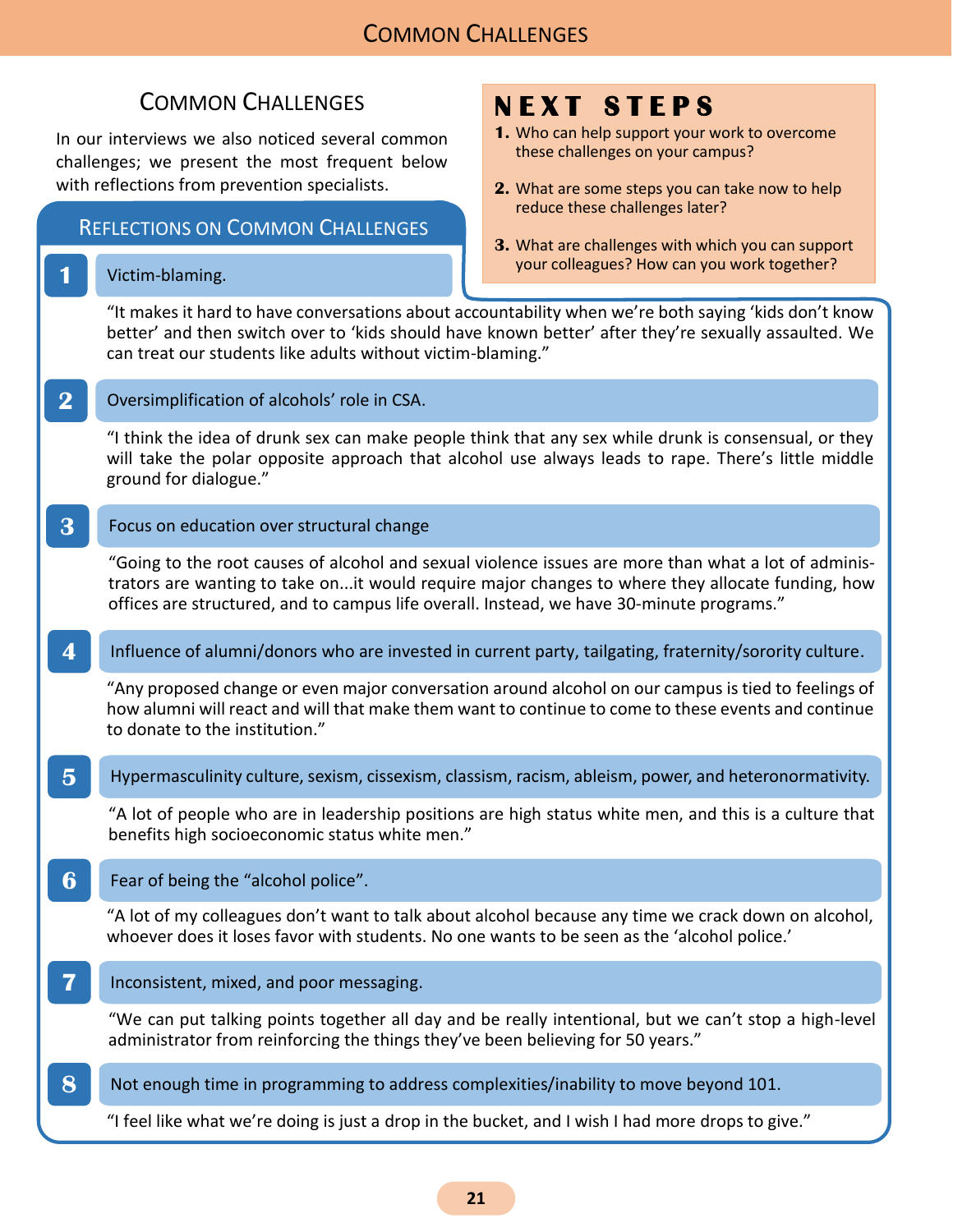# ANSWERING DIFFICULT QUESTIONS

<span id="page-21-0"></span>In our conversations with prevention specialists, several reoccurring questions came up regarding alcohol's role in sexual assault. Following are three of those questions and succinct responses synthesized from how prevention specialists mentioned responding to them in their programming.

| Q <sub>1</sub> | What if both/all parties involved are drinking? (Sometimes followed by: did they rape each other?)                                                                                                                    |
|----------------|-----------------------------------------------------------------------------------------------------------------------------------------------------------------------------------------------------------------------|
|                | $\checkmark$ It is not someone's fault if another person sexually assaulted them.                                                                                                                                     |
|                | $\checkmark$ However, drinking isn't an excuse to sexually assault someone, just as it isn't an excuse to vandalize<br>property or physically assault another person.                                                 |
|                | $\checkmark$ It is the responsibility of the person who is initiating a sexual act to ensure they have consent,<br>regardless of whether both people are drunk If someone is too drunk to check in, they should stop. |
|                | $\checkmark$ If you're a bystander who notices that two people are drunk and seem to be going somewhere to<br>have sex, that's an opportunity to intervene.                                                           |
|                |                                                                                                                                                                                                                       |
|                |                                                                                                                                                                                                                       |
|                | How much alcohol does someone need to drink to be considered incapacitated?                                                                                                                                           |
|                | $\checkmark$ Incapacitation can be a tricky term, as it is used in both law and policy but is rarely defined in ways<br>that students can apply to their sexual encounters.                                           |
|                | $\checkmark$ Everyone's body reacts to alcohol differently depending on body size, food eaten that day, other<br>drugs ingested, and other factors.                                                                   |
|                | $\checkmark$ Alcohol impairs our ability to communicate effectively and can impede decision making.                                                                                                                   |

#### **Q3** Is all sexual contact considered sexual assault if alcohol is involved?

- $\checkmark$  No. It is possible for people to have positive, consensual sexual experiences after drinking.
- $\checkmark$  However, alcohol use adds another layer of risk to a sexual encounter, particularly if you don't know the person well.
- $\checkmark$  If you don't know how someone communicates while sober, it will be even more difficult to tell while they're drunk when communication is inhibited.

# **N E X T S T E P S**

- **1.** What do you, your staff, or your student educators consider difficult questions?
- **2.** Brainstorm responses to those questions and keep a record for future educators in your program.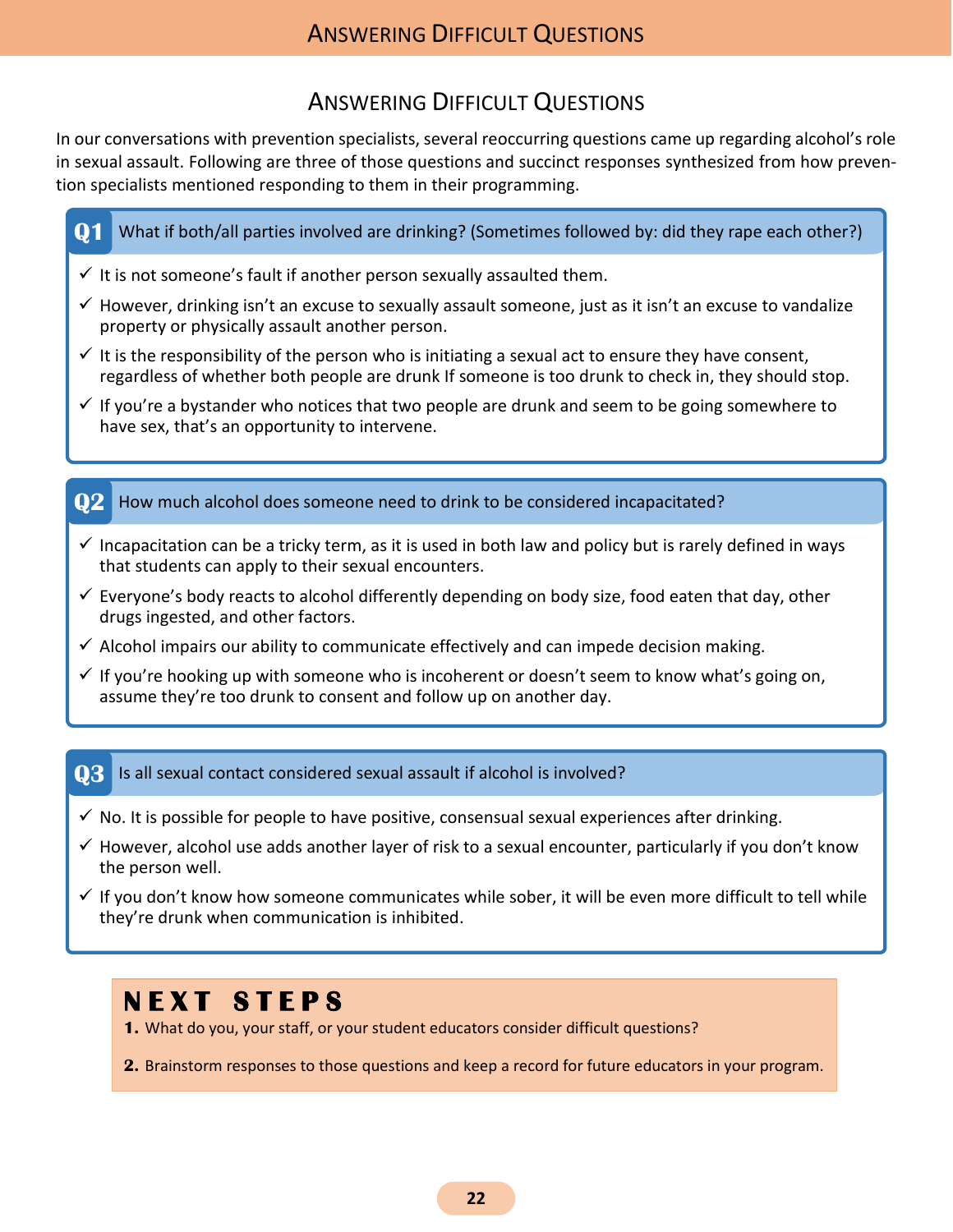## ADVICE FROM THE FIELD

# ADVICE FROM THE FIELD

<span id="page-22-0"></span>We also asked participants for their advice and recommendations for prevention specialists who are new to their role or are new to addressing alcohol's role in CSA. The following is a list of the most frequently provided advice (along with several anecdotes) from by prevention specialists, grouped into four topics/actions.

ESTABLISH A CLEAR MISSION FOR YOUR PROGRAM OVERALL, & SPECIFICALLY FOR ADDRESSING ALCOHOL'S ROLE IN CSA

- **1** Know the research and have sources to back up your prevention efforts.
- **2** Seek out mentoring from professionals at other schools that are similar in type, size, etc.

"Try to connect with prevention educators at institutions similar to yours. We're all trying to figure this out, and you can find mentors who have been doing this work for a long time."

Develop and deliver training on alcohol's role in sexual assault for all staff members involved with survivor support, emergency response, adjudication, and prevention.

# BUILD STRONG RELATIONSHIPS WITH FACULTY, STAFF, & STUDENT PARTNERS **4** Seek out conversations with administration to learn how they feel about this issue and why. "If you're a lone person, your administration is giving you some direction, I would say start with that direction and make sure it lines up with best practices." **5** Show up and be approachable in spaces that aren't about CSA. "I volunteered a lot to do things like judge talent shows, help with basketball games, or lend a hand at large campus events. When people knew me as a person and not the 'sexual assault lady,' it was a lot easier to connect on topics like partying and sexual assault." **6** Learn about campus traditions (and their benefits and drawbacks). "We have [traditional event] on our campus. When I got to campus, I really didn't get it because it seems both silly and harmful, but it's important to people. You have to know what people gain from tradition before you can propose changing it." **Learn the language that students are using to talk about partying and hooking up by talking directly with students and watching/reading relevant media. 8** Draft a one-page document that summarizes the campus stance on alcohol's role in CSA. Use it as an opportunity to seek buy-in and to get feedback and edits from diverse stakeholders. "I know the times I've switched institutions, I took a lot of people to coffee in the first year trying to get a feel for the community and trying to gain an understanding of what the mission statement looks like in real life."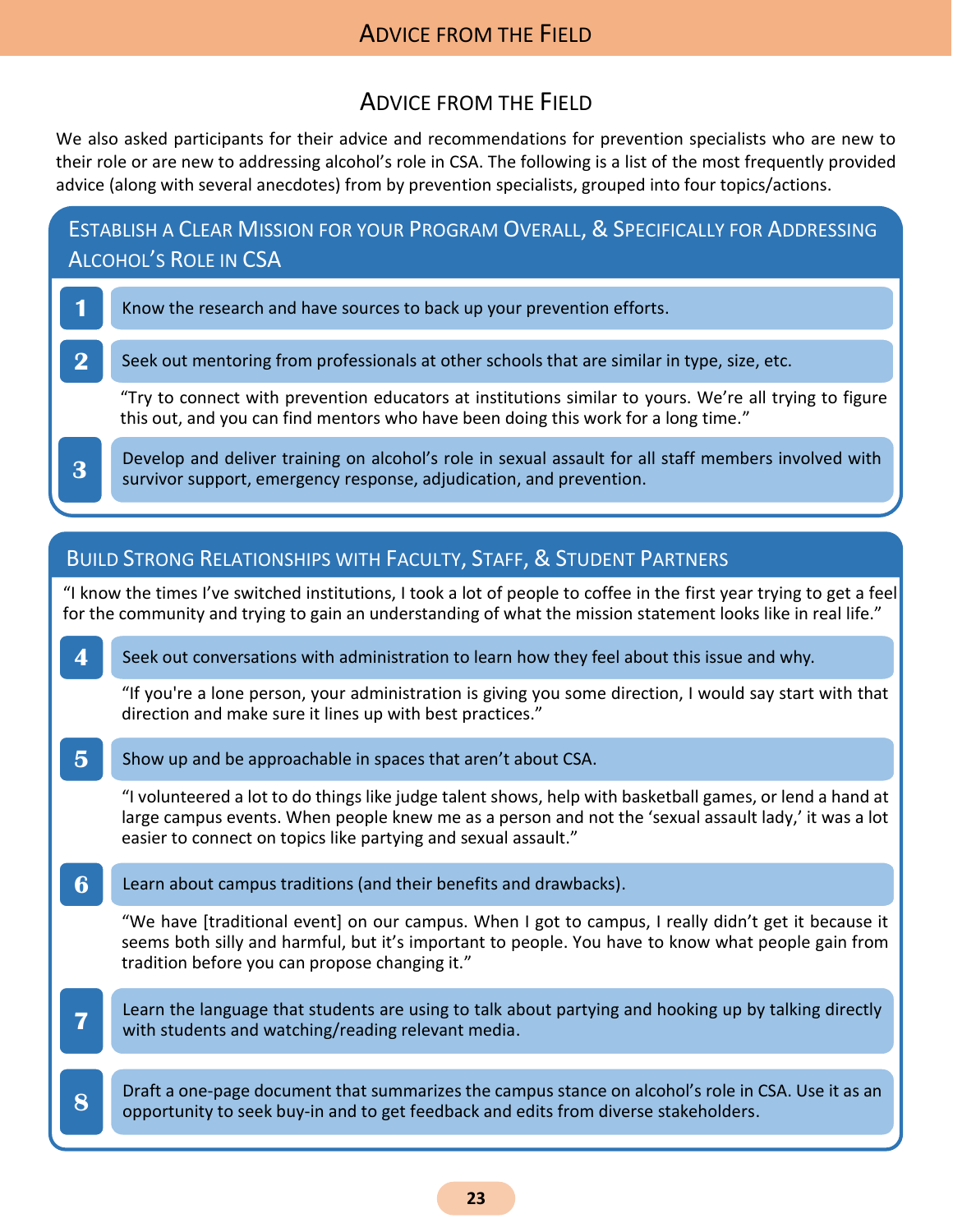## ADVICE FROM THE FIELD

|                                                                                                                                                                                                                                                                                         | <b>INVENTORY EXISTING CAMPUS MESSAGES TO IDENTIFY GAPS &amp; INCONSISTENCIES</b>                                                                                                                                                                                                                                      |  |
|-----------------------------------------------------------------------------------------------------------------------------------------------------------------------------------------------------------------------------------------------------------------------------------------|-----------------------------------------------------------------------------------------------------------------------------------------------------------------------------------------------------------------------------------------------------------------------------------------------------------------------|--|
| "The first thing I would tell them would be to look at all the programs and messaging that already exist on<br>campus. If they think there's nothing, there's something. You don't know. There's information everywhere, and<br>all sorts of things are happening and no one tells us." |                                                                                                                                                                                                                                                                                                                       |  |
| 9                                                                                                                                                                                                                                                                                       | Brainstorm in advance how to answer difficult questions so you won't be caught off guard.                                                                                                                                                                                                                             |  |
|                                                                                                                                                                                                                                                                                         | "I've seen new staff or peer educators who have a warm and accessible presentation style suddenly<br>get scientific and cold in response to challenging questions. Students are going to try to zing us, and<br>prevention educators need to be able to roll with that and maintain their rapport with the audience." |  |
| <b>10</b>                                                                                                                                                                                                                                                                               | Connect with survivors and the survivor advocate/local rape crisis center to make sure that your work<br>is trauma-informed to create a supportive culture for survivors. Consider creating clear feedback loops<br>with campus and community advocacy organizations and/or establishing a survivor advisory board.   |  |
|                                                                                                                                                                                                                                                                                         | Look beyond the most dominant student organizations to learn about all student groups on campus,<br>particularly the most marginalized.                                                                                                                                                                               |  |

# **IDENTIFY & SEEK TO CHALLENGE SOCIAL NORMS**

"When students trust you, they start to tell you things. They might even want you to intervene where it's really not your place as staff, but you can encourage. My students were upset about victim-blaming on social media. I shouldn't go around calling out bullying tweets, but I *could* help them workshop a united response that they could paste everywhere to change the narrative."

- 12 Educate yourself on primary prevention strategies, especially at the community and policy level.
- Pilot new prevention programs without becoming too invested in them and then reconfigure based on feedback.

**14** Look beyond the most dominant student organizations to learn about all student groups on campus, particularly the most marginalized.

# **N E X T S T E P S**

- **1.** If you are a new professional, write down a few key goals for the next year that are in your power to accomplish.
- **2.** Regardless of your level of experience, brainstorm how you can increase your connection with other prevention specialists on the local, state, or national level.
- **3.** If you are a more experienced professional, in what ways can you share your knowledge or serve as a mentor?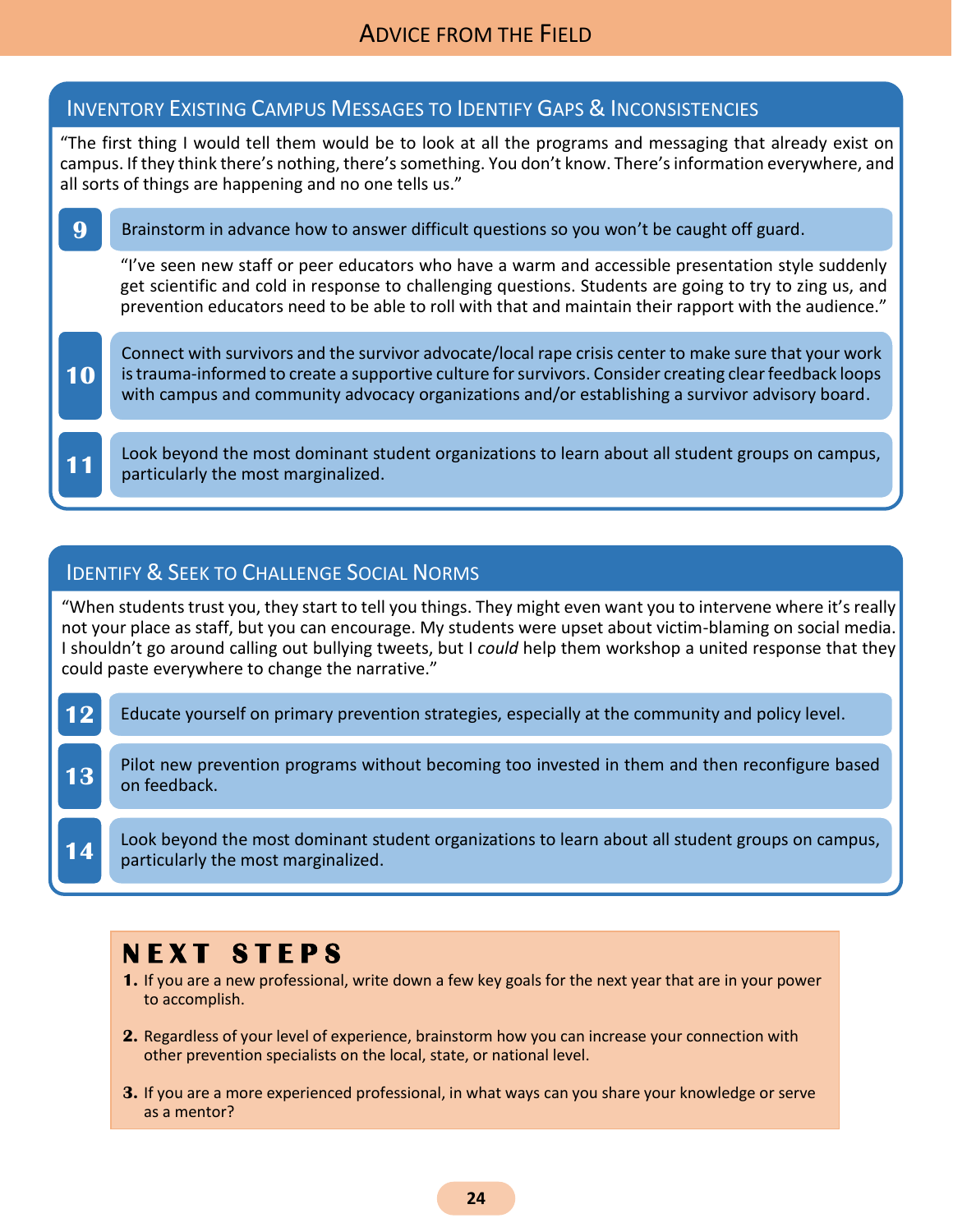## VISION FOR THE FUTURE

# VISION FOR THE FUTURE

<span id="page-24-0"></span>We asked prevention specialists for their vision for the future: How would they ideally like to see campuses address alcohol's role in CSA? Below is a table summarizing these themes along with a quotation that represents each theme.

|          | <b>THOUGHTFUL APPROACH</b>                                                                                                                                                                                                                                                                                                                                                                                                                                                      |
|----------|---------------------------------------------------------------------------------------------------------------------------------------------------------------------------------------------------------------------------------------------------------------------------------------------------------------------------------------------------------------------------------------------------------------------------------------------------------------------------------|
|          | Establish goals/vision for the work.                                                                                                                                                                                                                                                                                                                                                                                                                                            |
|          | "I see a lot of people saying that we need to talk about alcohol and sexual assault. I'm not seeing a lot<br>of people say what our goal is after we start the conversation. What's our goal?"                                                                                                                                                                                                                                                                                  |
| $\bf{2}$ | Have more authentic conversations.                                                                                                                                                                                                                                                                                                                                                                                                                                              |
|          | "There's a lot of fear from both students and administrators when we start talking about alcohol and<br>sex. To really move forward, I think we'll need to create safer spaces to really talk about what students<br>are facing, not what students think we want to hear."                                                                                                                                                                                                      |
| 3        | Social justice/equity focus /addressing role of privilege and tradition in perpetration.                                                                                                                                                                                                                                                                                                                                                                                        |
|          | "There is a subset of folks who frame perpetrators as facing equal trauma to victims because the per-<br>petrator made a mistake while drinking. It gets tricky when you talk about students, and they have a<br>lot of privilege, our students come from a lot of money. We want to think the best of them but it's just<br>not true, and I'm tired of the frame that these wealthy white students can't rape people and, if they<br>do, it was just a minor drunken mistake." |
|          |                                                                                                                                                                                                                                                                                                                                                                                                                                                                                 |
|          | <b>NUANCED CONTENT</b>                                                                                                                                                                                                                                                                                                                                                                                                                                                          |
|          |                                                                                                                                                                                                                                                                                                                                                                                                                                                                                 |

**4** More discussion about what students gain from drinking.

"I think there's some resistance to change and I think there needs to be more widespread look at why is that. Why does a particular kind of party culture, drinking culture exist here? What are people gaining from it? I would say a lot of social bonding. A lot. Building social networks happens. Is there a way we can replace that so we aren't putting people in positions where they're harmed? We want to end violence but not these parties; they kind of go hand in hand you know."

**5** Deepen bystander intervention training to address complexities of party situations.

"Our students are nervous about social consequences, particularly in party situations. We need to really dig in to help them navigate these situations and, hopefully, advocate for structural changes to party culture to make the roles of bystanders easier."

**6** More evidence-informed innovation and interventions until there are interventions that have been found to be effective through research.

"I am a total nerd about research, but when there aren't interventions I know work, I need to do something. I'd like to be able to have a menu from which I could select interventions with clear guidance on how I could adapt them to fit my campus."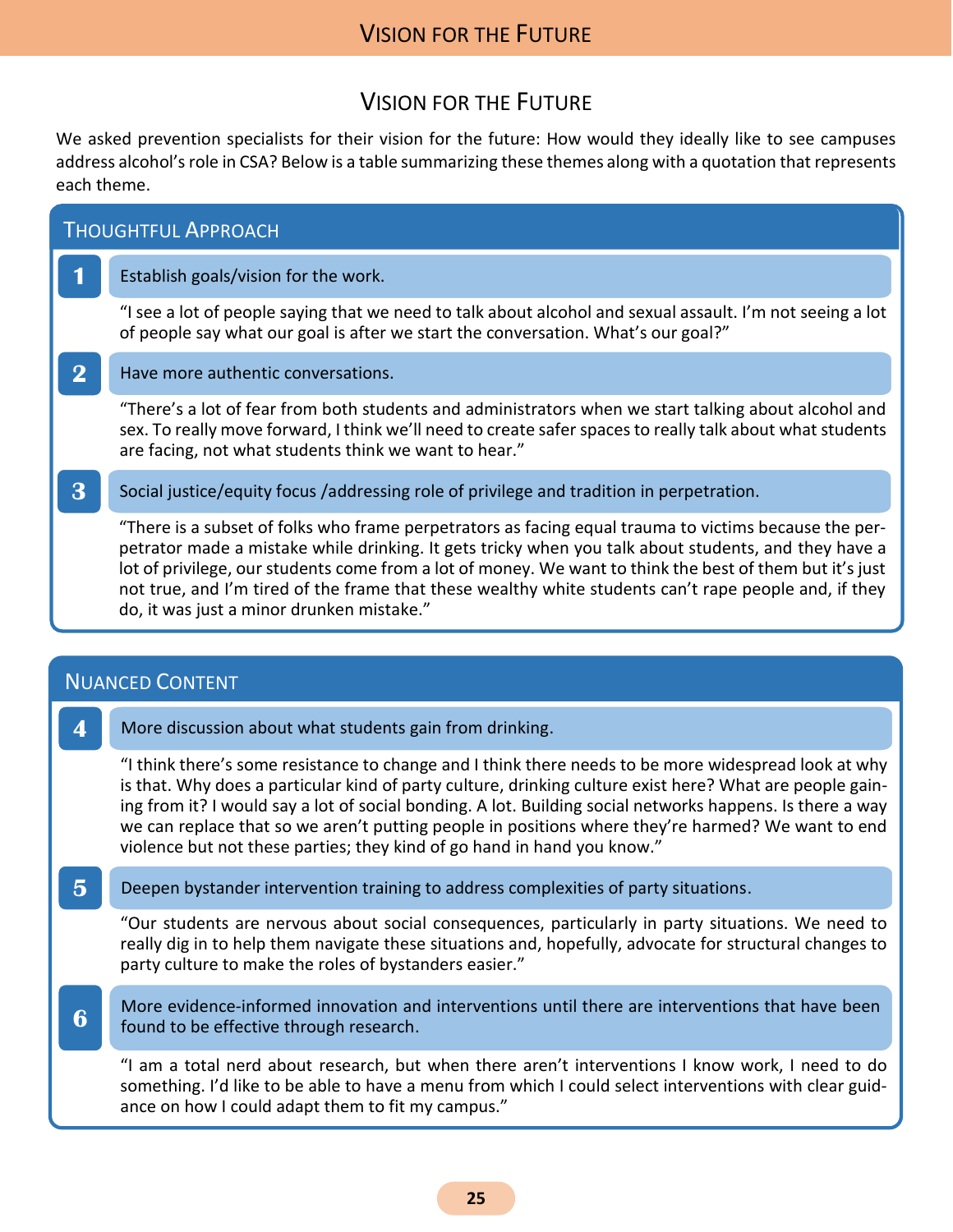## VISION FOR THE FUTURE

| <b>SUPPORT</b>  |                                                                                                                                                                                                                                                                                                            |  |
|-----------------|------------------------------------------------------------------------------------------------------------------------------------------------------------------------------------------------------------------------------------------------------------------------------------------------------------|--|
| 7               | Coalitions charged by the highest levels of administration.                                                                                                                                                                                                                                                |  |
|                 | We need to be talking about this with the Board of Trustees. We need the President to say that people<br>need to come together to talk about this. Without that, there's a lot of incentive to avoid these topics."                                                                                        |  |
| 8               | Willingness to innovate when we don't have the answer.                                                                                                                                                                                                                                                     |  |
|                 | "There's resistance to try out new programs when we don't know what works, but the only way we'll<br>know what works is if we try out new possibilities. If practitioners and researchers can team up, we<br>can create programs that really fit into campus cultures and that are feasible to implement." |  |
| 9               | More staff/funding to address these complex issues.                                                                                                                                                                                                                                                        |  |
|                 | "I'd like to see staffing levels consistent with my job of reaching thousands of students. Even if all the<br>barriers were to fall away, I'm still one person, and my job is not feasible."                                                                                                               |  |
|                 |                                                                                                                                                                                                                                                                                                            |  |
| <b>PARTNERS</b> |                                                                                                                                                                                                                                                                                                            |  |
|                 | Establish thoughtful partnerships between alcohol abuse prevention and CSA prevention staff.                                                                                                                                                                                                               |  |

"My colleagues and I sat down and realized that we were sharing very different messages. By sharing our expertise with each other, we were able to better establish messaging we could both champion. By recognizing each other's expertise, we were able to be more consistent and have a greater impact."

**11** Enhance partnership with party-related policies.

"I'd like a movement toward addressing party planners. They can set the tone and can help shape the interactions, they can help set the values for the space. When we don't have time with upperclassmen, we end up losing that."

#### **TIMING**

**12** More small-group education across a student's time on campus.

"We need to be reaching more people, across more timepoints, and in smaller groups, but I'm one person, and sexual assault prevention is only part of my job."

**13** Sexual assault prevention education needs to start before college.

"The most important win for campus sexual assault prevention would be age-appropriate comprehensive sex education for all. I shouldn't be the first person to talk to them about this at age 18 or even, unfortunately, age 45."

# **N E X T S T E P S**

- **1.** Consider convening focus groups of key stakeholders on your campus to ask for their vision.
- **2.** Share the results of those focus groups and discussions back with your community.
- **3.**Use your data to inform the development of strategic and program plans.

What is YOUR vision for addressing alcohol's role in sexual assault on your campus?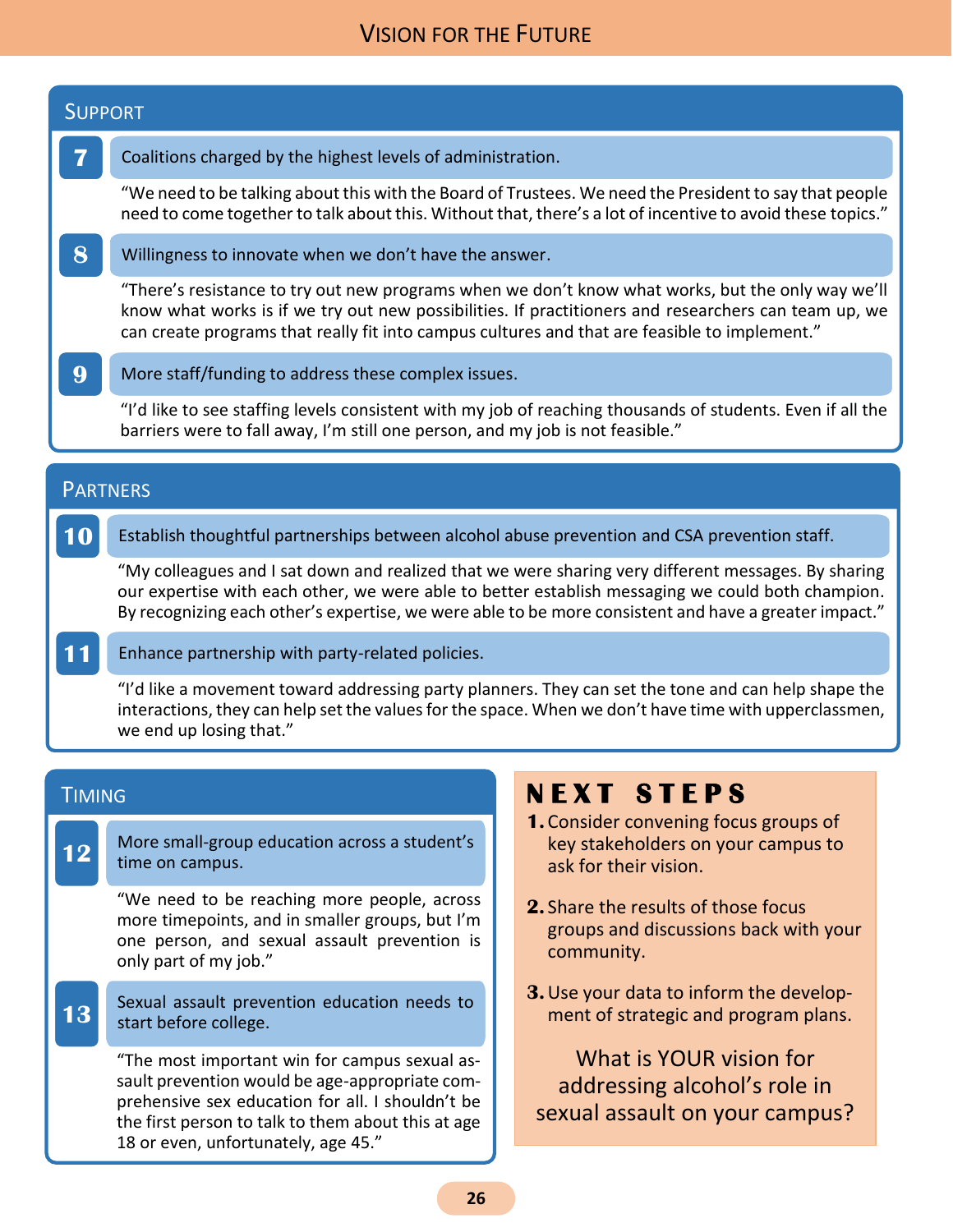#### **REFERENCES**

## **REFERENCES**

- <span id="page-26-0"></span>1. Abbey A. Alcohol-related sexual assault: A common problem. *J Stud Alcohol Suppl.* 2002;14:118-28.
- 2. Carr JL, VanDeusen KM. Risk factors for male sexual aggression on college campuses. *J Fam Violence.*  2004;19:279-89.
- 3. Krebs CP, Lindquist CH, Warner TD, Fisher BS, Martin SL. College women's experiences with physically forced, alcohol-or-other drug-enabled, and drug-facilitated sexual assault before and since entering college. *J Am Coll Health.* 2009;57:639-47. doi.10.3200/JACH.57.6.639-649
- 4. American College Health Association. *Addressing sexual and relationship violence on college and university campuses.* Available from[:https://www.acha.org/documents/re](https://www.acha.org/documents/resources/guidelines/Addressing_Sexual_Violence.pdf)[sources/guidelines/Addressing\\_Sexual\\_Violence.pdf](https://www.acha.org/documents/resources/guidelines/Addressing_Sexual_Violence.pdf)
- 5. Basile KC, DeGue S, Jones K, Freire K, Dills J, Smith SG, Raiford JL. *Stop SV: A technical package to prevent sexual violence.* Centers for Disease Control and Prevention. 2016. Available from[:https://www.cdc.gov/violencepreven](https://www.cdc.gov/violenceprevention/pdf/campussvprevention.pdf)[tion/pdf/campussvprevention.pdf](https://www.cdc.gov/violenceprevention/pdf/campussvprevention.pdf)
- 6. California Coalition Against Sexual Assault. *Sexual assault prevention on U.S. college campuses: A national scan.* Available from: [http://www.pre](http://www.preventconnect.org/2016/05/sexual-assault-prevention-on-u-s-college-campuses-a-national-scan/)[ventconnect.org/2016/05/sexual-assault-preven](http://www.preventconnect.org/2016/05/sexual-assault-prevention-on-u-s-college-campuses-a-national-scan/)[tion-on-u-s-college-campuses-a-national-scan/](http://www.preventconnect.org/2016/05/sexual-assault-prevention-on-u-s-college-campuses-a-national-scan/)
- 7. Abbey A, Zawacki T, Buck PO, Clinton AM, McAuslan, P. Sexual assault and alcohol consumption: What we do know about their relationship and what types of research are still needed. *Aggress Violent Behav.* 2004;9(3):271-303. doi:10.1016/S1359-1789(03)00011-9
- 8. Casey EA, Masters NT, Beadnell B, Hoppe MJ, Morrison DM, Wells EA. Predicting sexual assault perpetration among heterosexually active young men. *Violence Against Women.* 2017;23(1):3-27. doi:10.1177/1077801216634467
- 9. Hess A. To prevent rape on college campuses, focus on the rapists, not the victims. Slate: XX Factor. 2013 Oct 16. Available from: [http://www.slate.com/blogs/xx\\_fac](http://www.slate.com/blogs/xx_factor/2013/10/16/it_s_the_rapists_not_the_drinking_to_prevent_sexual_assault_on_college_campuses.html)[tor/2013/10/16/it\\_s\\_the\\_rapists\\_not\\_the\\_drink](http://www.slate.com/blogs/xx_factor/2013/10/16/it_s_the_rapists_not_the_drinking_to_prevent_sexual_assault_on_college_campuses.html)ing to prevent sexual assault on college cam[puses.html](http://www.slate.com/blogs/xx_factor/2013/10/16/it_s_the_rapists_not_the_drinking_to_prevent_sexual_assault_on_college_campuses.html)
- 10. Lorenz K, Ullman SE. Alcohol and sexual assault victimization: Research findings and future directions. *Aggress Violent Behav.* 2016;31:82-94. doi:10.1016/j.avb.2016.08.001
- 11. White AM. What happened? Alcohol, memory blackouts, and the brain. *Alcohol Res Health.* 2003; 27(2):186-196.
- 12. Jozkowski KN, Wiersma JD. Does drinking alcohol prior to sexual activity influence college students'

consent? *Int J Sex Health.* 2015;27(2):156-174. doi:10.1080/19317611.2014.951505r

- 13. Ford, JV. Sexual assault on college hookups: The role of alcohol and acquaintances. 2017;32(2):381-405. doi:10.1111/socf.12335
- 14. Flack WF, Hansen BE, Hopper AB, Bryant LA, Lang KW, Massa AA, Whalen JE. Some types of hookups may be riskier than others for campus sexual assault. *Psychol Trauma.* 2016:8(4):413-20. doi:10.1037/tra0000090
- 15. Marcantonio TL, Jozkowski KN, Lo WJ. Beyond 'just saying no': A preliminary evaluation of strategies college students use to refuse sexual activity. *Arc Sex Behav.* 2018;47(2):341-351. doi:10.1007/s10508-017-1130-2
- 16. Leone RM, Haikalis M, Parrott DJ, DiLillio D. Bystander intervention to prevent sexual violence: The overlooked role of bystander alcohol intoxication. *Psychol Violence.* Advance online publication. doi:10.1037/vio0000155
- 17. Savage MW, Menegatos L, Roberto AJ. When do friends prevent friends from hooking up intoxicated? An examination of sex differences and hypothetical intoxication in peer interventions. *Arch Sex Behav*. 2017;46(6):1819-1829.
- 18. Untied AS, Orchowski LM, Mastroleo N, Gidycz CA. College students' social reactions to the victim in a hypothetical sexual assault scenario: The role of victim and perpetrator alcohol use. *Violence Vict.*  2012;27(6):957-972. doi:10.1891/0886- 6708.27.6.957
- 19. Fleming WM, Wiersma-Mosley JD. The role of alcohol consumption patterns and pro-social bystander interventions in contexts of gender-based violence. *Violence Against Women.* 2015;2(10):1259-1283. doi:10.1177/1077801215592721
- 20. Katz J, Colbert S, Colangelo L. Effects of group status and victim sex on female bystanders' responses to a potential party rape. *Violence Vict.* 2015;30(2):265- 277. doi:10.1891/0886-6708.VV-D-13-00099
- 21. Potter SJ, Moynihan MM, Stapleton JG. Using social self-identification in social marketing materials aimed at reducing violence against women on campus. *J Interpers Violence.* 2011;26(5):971-990. doi:10.1177/0886260510365870
- 22. Stotzer RL, MacCartney D. The role of institutional factors on on-campus reported rape prevalence. *J Interpers Violence.* 2016;31(16): 2687-2707. doi:10.1177/0886260515580367
- 23. Lund EM, Thomas KB. Necessary but not sufficient: Sexual assault information on college and university websites. *Psychol Women Q.* 2015;39(4):530-538. doi:10.1177/0361684315598286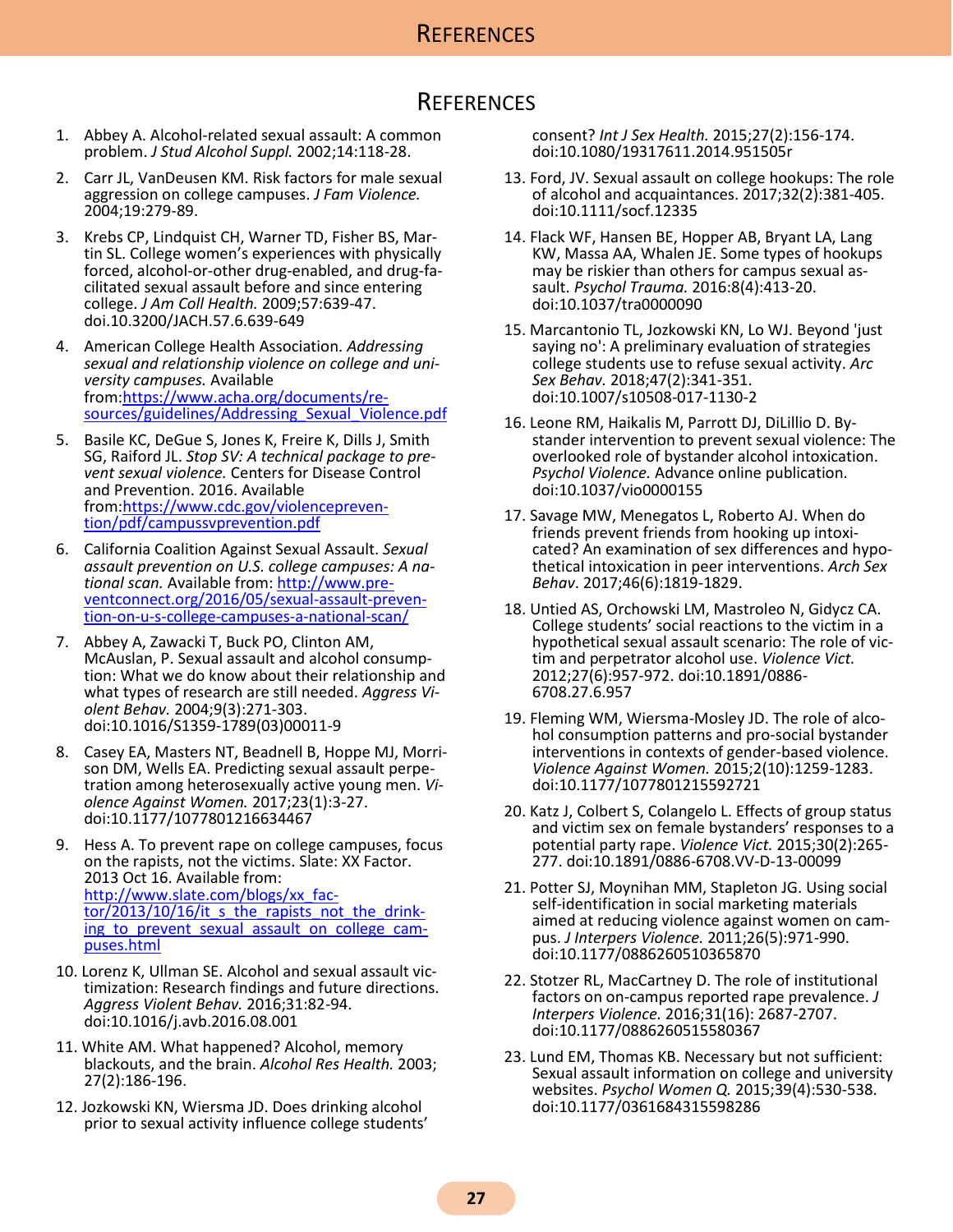- 24. Lippy C, DeGue S. Exploring alcohol policy approaches to prevent sexual violence perpetration. *Trauma Violence Abuse.* 2016;17(1):26-42. doi:10.1177/1524838014557291
- 25. Perkins HW, Berkowitz AD. Perceiving the community norms of alcohol use among students: Some research implications for campus alcohol education programming. *Int J Addict*. 1986;21(9-10):961-976. doi:10.3109/10826088609077249
- 26. Lisak D, Miller PM. Repeat rape and multiple offending among undetected rapists. *Violence Vict.*  2002:17(1), 73-84.
- 27. Rimal RN, Real K. How behaviors are influenced by perceived norms: A test of the theory of normative social behavior. *Commun Res.* 2005;32(3):389-414. doi:10.1177/009365020527385
- 28. Rimal RN, Lapinski MK. A re-explication of social norms: Ten years later. *Commun Theory.*  2015;25(4):393-409. doi:10.1111/comt.12080
- 29. Borsari B, Carey, KB. Descriptive and injunctive norms in college drinking: A meta-analytic integration. *J Stud Alcohol Drugs.* 2003;64(3), 331–341. doi:10.15288/jsa.2003.64.331
- 30. Hustad JTP, Pearson MR, Neighbors C, Borsari B. The role of alcohol perceptions as mediators between personality and alcohol-related outcomes among incoming college-student drinkers. *Psychol Addict Behav.* 2014; 2. doi:10.1037/a0033785
- 28. Johannessen K, Glider P, Collins C, Hueston H, DeJong W. Preventing alcohol-related problems at the University of Arizona's homecoming: An environmental management case study. *Am J Drug Alcohol Abuse*. 2001;27(3):587-597.
- 29. Pedersen ER, LaBrie JW. Normative misperceptions of drinking among college students: A look at the specific contexts of prepartying and drinking games. *J Stud Alcohol Drugs*. 2008;69(3):406–411.
- 30. Perkins HW, Linkenbach JW, Lewis, MA, Neighbors C. Effectiveness of social norms media marketing in reducing drinking and driving: A statewide campaign. *Addict Behav.* 2010;35(10):866-874. doi:10.1016/j.addbeh.2010.05.004
- 31. Neilson EC, Gilmore AK, Pinsky, HT, Shepard ME, Lewis MA, George, WH. The use of drinking and sexual assault protective behavioral strategies: Associations with sexual victimization and revictimization among college women. *J Interpers Violence.* 2018;33(1):137–158. doi:10.1177/0886260515603977
- 32. Orchowski LM, Berkowitz A, Boggis J, & Oesterle D. Bystander intervention among college men. *J Interpers Violence*. 2016;31(17), 2824–2846. doi:1177/0886260515581904
- 33. Humphrey SE, Kahn AS. Fraternities, athletic teams, and rape: Importance of identification with a risky group. *J Interpers Violence.* 2000;15:1313-1322.
- 34. McMahon S. Rape myth beliefs and bystander attitudes among incoming college students. *J Am Coll Health.* 2010;59:3-11.
- 35. Austin MJM, Dardis CM, Wilson MS, Gidycz CA, Berkowitz AD. Predictors of sexual assault-specific prosocial bystander behavior and intentions: A prospective analysis. *Violence Against Women.*  2016;22(1):90-111. doi:10.1177/1077801215597790
- 36. Pugh B, Ningard H, Vander Ven T, Butler L. Victim ambiguity: Bystander intervention and sexual assault in the college drinking scene. *Deviant Behav.*  2016;37(4):401-418. doi:10.1080/01639625.2015.1026777
- 37. Abbey A, Zawacki T, Buck PO, Clinton AM, MCAuslan P. Alcohol and sexual assault. *Alcohol Res Health.*  2001: 25(1), 43-51.
- 38. Potter SJ. Reducing sexual assault on campus: Lessons from the movement to prevent drunk driving. *Am J Public Health*. 2016;106(5), 822-829. doi:10.2015/AJPH.2016.303082
- 39. Katz J, Merrilees, C, Hoxmeier, JC, Motisi, M. White female bystanders' responses to a black woman at risk for incapacitated sexual assault. *Psychol. Women Q.* 2017:41*,* 273-285*.* doi: 10.1177/0361684316689367
- 40. Bronfenbrenner U, Evans GW. Developmental science in the  $21^{st}$  century: Emerging questions, theoretical models, research designs, and empirical findings. *Soc Dev*. 2000;9(1), 115-125. doi:10.1111/1467-9507.00114
- 41. Dahlberg LL, Krug EE. Violence: A global public health problem. In Krug E, Dahlberg LL, Mercy JA, Zwi AB, Lozano R, eds. World Report on Violence and Health. Geneva, Switzerland: World Health Organization: 2002:1-56.
- 42. Testa M, Hoffman JH, Livingston JA, Turrisi R. Preventing college women's sexual victimization through parent-based intervention: A randomized control trial. *Prev Sci.* 2010:11(3), 308-318. doi:10.1007/s11121-010-0168-3
- 43. Rowel R, Moore ND, Nowrojee S, Memiah P, Bronner, Y. The utility of the environmental scan for public health practice: Lessons from an urban program to increase cancer screening. *J Natl Med Assoc*. 2005:97(4), 527-534.
- 44. Sexual Assault Demonstration Initiative. Building cultures of care: A guide for sexual assault services programs. 2017. Retrieved from [https://www.nsvrc.org/sites/default/files/2017-](https://www.nsvrc.org/sites/default/files/2017-10/publications_nsvrc_building-cultures-of-care.pdf) 10/publications nsvrc building-cultures-of-care.pdf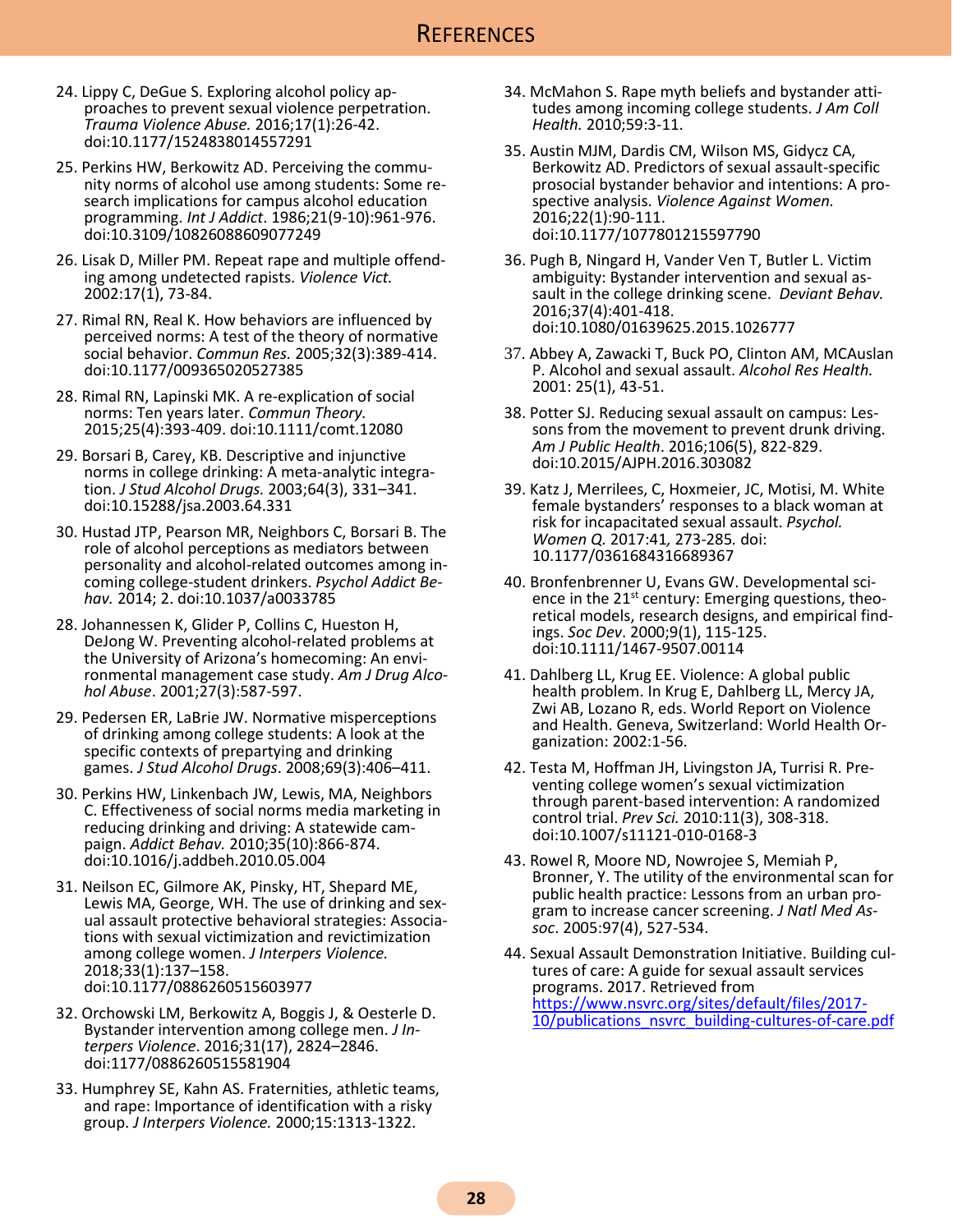# APPENDIX A: EXTENDED METHODS

<span id="page-28-0"></span>This project's methods are rooted in critical feminist participatory action. From the conceptualization stage through product creation (including this toolkit and peerreviewed publications), Campus Advocacy and Prevention Professionals Association (CAPPA) members were actively engaged in the research development, implementation, synthesis, analysis, writing, editing, and dissemination of results.

#### <span id="page-28-1"></span>**CONCEPTUALIZATION**

Initially, Klein worked with a small group of CAPPA members to brainstorm and prioritize research questions, study design, and both research and practice products. They determined that an extensive review of the peerreviewed and practice literature coupled with in-depth semi-structured interviews of CAPPA members would constitute a suitable method for this project. Klein, Rizzo, and Woofter conducted literature reviews and synthesis throughout the project.

#### <span id="page-28-2"></span>**RECRUITMENT**

Participants were recruited through an email sent to the CAPPA listserv. CAPPA had approximately 550 members at time of recruitment and is a no-cost organization specifically by and for the population of interest for this study. Given that CAPPA has members from across the United States that meet the inclusion criteria, this method of purposive sampling allowed for participants to be easily and quickly identified through a source that they trusted. Additional recruitment resulted from word of mouth through listserv members' identification of other professionals they believe are engaging in innovative or promising practices.

#### <span id="page-28-3"></span>**SCREENING**

We then screened participants to ensure that they met the following inclusion criteria:

- A) Currently work as an administrator or prevention educator on or with an institution of higher education in the United States or affiliated territories.
- B) At least 50% of their professional role included providing sexual assault prevention education.
- C) They had been in their current role for at least one year.

After we screened each participant for inclusion, they were then asked to arrange a phone interview of up to one hour's duration with the researcher. The interviews

were based on a short list of questions but were semistructured to allow for exploration with each participant. The interview guide was developed in partnership with CAPPA members who served as advisors to the project, review of relevant literature, and consultation with a qualitative workgroup. We conducted five pilot interviews to beta test the guide and recruitment and made changes based on participant feedback.

#### <span id="page-28-4"></span>**PROCEDURES**

A purposive sample of 23 individuals participated in the phone interviews for the final study. Interviews were conducted by the first author (Klein). Data was collected until rich data saturation occurred, when no new themes were being identified in interview coding. Interviews lasted between 20 and 78 minutes. Before we began recording each interview, we reminded participants of the specific aims of the study as well as how we would be reporting the findings. We especially let participants know that we would only report demographic or institution type and size information in descriptions of the aggregate sample. After ensuring participants' verbal consent and explaining potential risks and benefits of participating in the study, we recorded each interview using the iPhone app Tape-A-Call which saves both sides of a telephone recording in a password-protected voicemail. Participants were reminded throughout the interview that they could share as much or as little as they would like and that they were welcome to provide additional thoughts or guidance on the topic if the questions were not enough prompts for them to describe their experiences.

#### <span id="page-28-5"></span>**INTERVIEW QUESTIONS**

The questions we asked throughout the interviews concerned the following themes: (a) participants' role in campus sexual assault prevention, (b) participants' beliefs about alcohol's role in sexual assault on campus, (c) current campus prevention efforts addressing alcohol's role in sexual assault, (d) ideal campus prevention efforts addressing alcohol's role in sexual assault, (e) opportunities and challenges to address alcohol's role in sexual assault, (f) discussion of alcohol's role during bystander intervention programming, (g) advice for new professionals seeking to address alcohol's role in sexual assault on their campuses, (h) names and descriptions of promising or innovative practices at other institutions to address this issue.